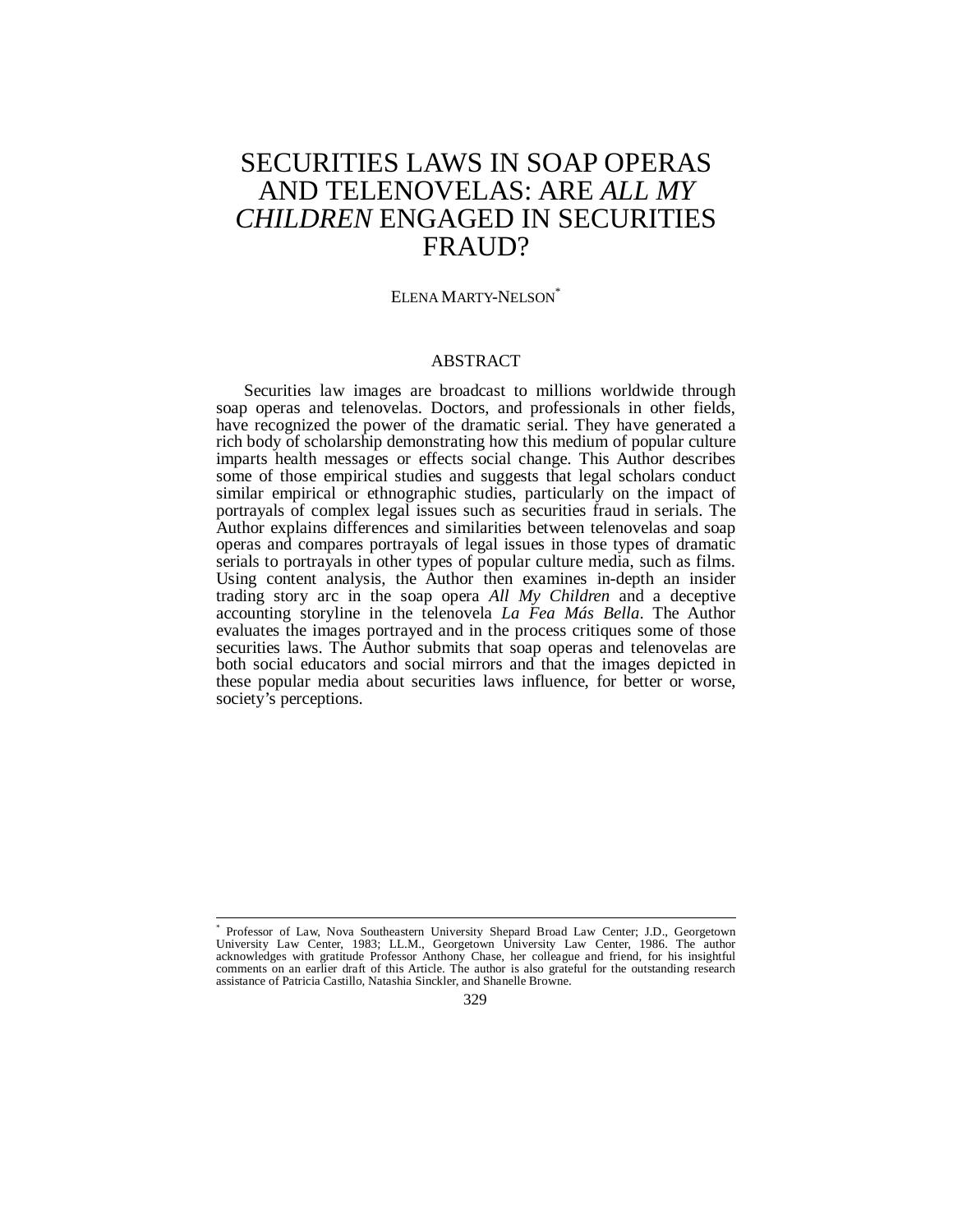*Erica: Samuel Woods has just dreamt this whole insider trading thing up just so he can keep on getting the publicity he's been getting from me . . . .* 

*Jack: Erica, I agree Sam targeted you because of your celebrity, but unfortunately, the guy's got a case. . . . Look, you bought 10,000 shares of Chandler [Enterprises]. The very next day, Adam made the announcement that he was reacquiring his company.* 

*Erica: So?* 

*Jack: So, the stock skyrocketed, you sold your shares, and you made, like, what—a \$500,000 profit?* 

> February 26, 2008, Episode of *All My Children*<sup>1</sup>

#### I. INTRODUCTION

In the above vignette, Erica Kane, a pivotal character on the longrunning soap opera *All My Children*, is talking with her attorney, Jackson Montgomery, about her recent arrest for insider trading spearheaded by ambitious U.S. Attorney Samuel Woods. When this episode aired, Erica was out on bail and in denial about the seriousness of the charges. This storyline's focus on insider trading is illustrative of corporate wrongdoing as a recurring theme in dramatic serials.<sup>2</sup>

http://corporate.disney.go.com/investors/annual\_reports/1997/97Annual.pdf.

<sup>1</sup> *All My Children* (ABC television broadcast Feb. 26, 2008). *All My Children* is a daytime drama serial of the ABC Television Network, a business within the Media Networks operating segment of The Walt Disney Company. Walt Disney Co., Company Overview,

http://corporate.disney.go.com/corporate/overview.html#media\_networks (last visited Mar. 15, 2009). According to Disney's 2007 Annual Report, "ABC Daytime marked a full decade as No. 1 in daytime drama among Women 18–49, with a double-digit lead over the nearest competitor." WALT DISNEY CO., 2007 ANNUAL REPORT 36 (2007), *available at*

http://amedia.disney.go.com/investorrelations/annual\_reports/WDC-AR-2007.pdf.

Erica Kane, played by Susan Lucci, is an extremely popular character of the daytime drama. Beyond her role as a driving force on the show, the character has served as a catalyst for several moneymaking ventures tied to the serial. The character was mentioned in Disney's 1997 Annual Report. "ABC's daytime dramas have inspired their own products. One of the most popular characters, Erica Kane from *All My Children*, will lend her special touch to a new collector's doll." WALT DISNEY CO., 1997 ANNUAL REPORT 45 (1997), *available at* 

The Erica Kane character has had several careers, including successfully running a cosmetics company. In Professor Ellen Goodman's interesting article on stealth advertising, she makes note of Erica Kane's earlier career as a cosmetics mogul. She observes that "Revlon, for example, paid for advertising spots in return for a three-month 'story arc' or 'plot placement' featuring them in an ABC soap opera as a rival to the character Erica Kane's cosmetics company." Ellen P. Goodman, *Stealth Marketing and Editorial Integrity*, 85 TEX. L. REV. 83, 94 n.60 (2006).

Unofficial transcripts of *All My Children* episodes, written by fans, may be found online. TV MegaSite, *All My Children* Transcripts, http://tvmegasite.net/day/amc/transcripts.shtml (last visited Mar. 15, 2009).

<sup>2</sup> *See* JENNIFER HAYWARD, CONSUMING PLEASURES: ACTIVE AUDIENCES AND SERIAL FICTIONS FROM DICKENS TO SOAP OPERA 148 (Univ. of Ky. Press 1997). Professor Hayward lists the recurring soap opera themes as involving: family interrelations, romantic triangles, money and its relationship to power, social issues, and, more recently, adventure or mystery and self-reflexivity.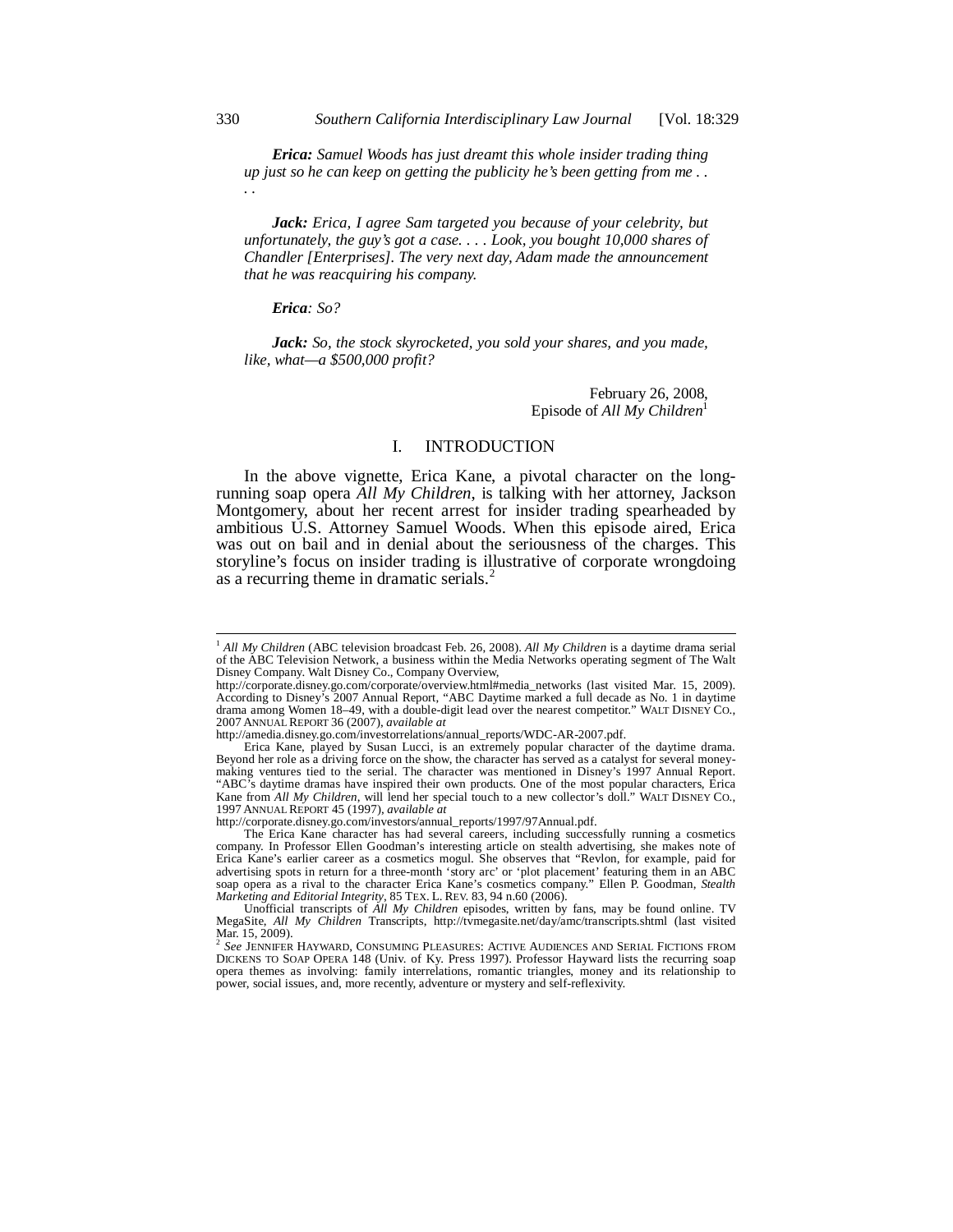Soap operas and telenovelas, $3$  two types of televised serials, frequently explore complex legal issues, including securities law issues, in subtle and intriguing ways.<sup>4</sup> This Article presents a study of how such serials portray financial fraud and securities law violations. The Article also seeks more broadly to encourage legal scholars to conduct empirical or ethnographic studies on the impact of portrayals of such legal issues in serials.<sup>5</sup> Doctors and professionals in other fields have a rich history of publishing empirical studies demonstrating how dramatic serials can serve to impart health messages and their ability to effect social change.<sup>6</sup> Recently, U.S. Treasurer Anna Escobedo Cabral suggested that dramatic serials could serve as tools to increase financial literacy.<sup>7</sup> She indicated that she would like to encourage Telemundo, the Spanish-language television network owned by NBC Universal, and other producers of telenovelas and soap operas, to interweave financial literacy themes into their serials.

In Part II, this Article discusses some of the empirical studies used in medicine and other fields in examining the effects of soap operas and telenovelas. This Part includes a discussion of content analysis and reception analysis. Part III describes the soap operas and telenovelas formats and notes their global impact. This Part also explains some of the similarities and differences between the two formats.<sup>9</sup> In addition, this Part of the Article explains differences between portrayals of legal issues in

 3 Soaps and telenovelas are both televised serials. *See infra* Part III, for a discussion on the similarities and differences between the two media.<br><sup>4</sup> Scholars on melodrama suggest that a

Scholars on melodrama suggest that soap operas must be nuanced in their treatment of issues, even when the characters are writ large and the acting is deliberately flamboyant. *See* LOUISE SPENCE, WATCHING DAYTIME SOAP OPERAS: THE POWER OF PLEASURE (Wesleyan Univ. Press 2005). "On rereading my work, I have noticed an abundance of qualifiers and subordinate clauses. These are probably indicative of soaps' resistance to being tied down (and of the commercial necessity for soaps to display some variation)." *Id.* at 12. The resistance to being "tied down" may stem, in part, from the need in serials to preserve a character for further adventures where she may be needed not as a villain but rather as a victim, a pawn, or even as a hero.<br><sup>5</sup> This Article is limited to a subset of television

This Article is limited to a subset of television serials—soap operas and telenovelas. There are other serials popular in mass culture. As Professor Hayward explains, a serial can be defined as "an ongoing narrative released in successive parts." HAYWARD, *supra* note 2, at 3. Her analysis of serials moves fluidly from Charles Dickens' serial novel *Our Mutual Friend* (1864–65) to the soap opera *All My Children*. 6

For example, an interesting study published in 2005 in the British Medical Journal analyzed survival rates of coma patients in daytime dramas as compared to real coma patients. *See* David Casarett et al., *What's in a Name?: Epidemiology and Prognosis of Coma in Daytime Television Dramas*, 331 BMJ 1537, 1537–39 (2005). Part II of this Article discusses those findings and other studies in some detail. 7 Jane L. Levere, *Our Hero, Seduced with a Stock Tip?*, N.Y. TIMES, Oct. 14, 2007, at BU3.2. The N.Y.

Times' piece reported that Cabral had stated in a recent conference that her department was in discussions with producers of English and Spanish language soap operas about including financial literacy issues into storylines. In an interview aired October 19, 2007 on *Marketplace Money*, Lisa Napoli discussed with Cabral the planned use of soaps and telenovelas to help educate the public about<br>financial issues. Cabral explained during the interview that financial literacy education requires finding<br>a myriad of interview, Napoli pondered what could have happened "if there had been a soap opera where one of the characters had gotten a sub-prime mortgage and gotten into trouble." She noted that in that case "maybe we could have saved some of the crises that we are going through now." Treasurer Cabral gamely responded to the suggestion by agreeing and explaining that "the thinking is that we can educate by absorbing someone else's experiences—you don't have to live the drama yourself." *Financial Education from Soap Operas?* (Am. Pub. Media Oct. 19, 2007). *Education from Soap Operas?* (Am. Pub. Media Oct. 19, 2007).<br><sup>8</sup> Financial Education from Soap Operas?, supra note 7.<br><sup>9</sup> The critical and popular success of the prime time show *Ugly Betty* on ABC (which was based on a

Columbian telenovela—*Bette La Fea*) is an indication of the fluidity of telenovelas. *See* discussion *infra*.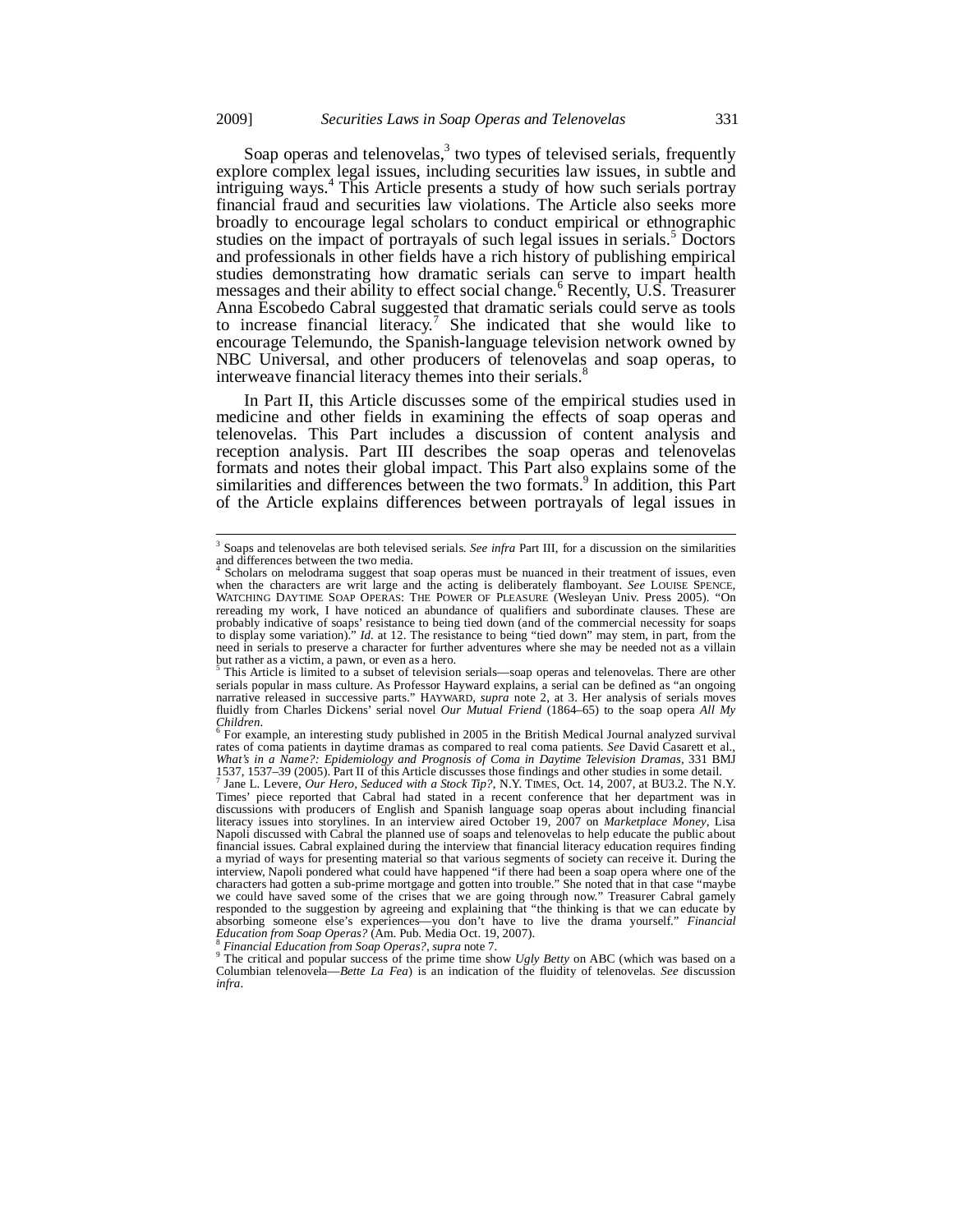serials rather than in other popular culture media, such as  $films<sup>10</sup>$  Part IV examines certain corporate fraud and securities law issues as portrayed in the soap opera *All My Children* and the telenovela *La Fea Más Bella.*11 Part V suggests that research on how legal issues are portrayed in serials should continue, and such research should borrow from, and build on, the empirical work generated in other disciplines. Part V also discusses certain policy implications and ties the various assessments together. In keeping with the serial genre chosen, however, Part V leaves this discussion to be continued.

### II. EMPIRICAL AND ETHNOGRAPHIC STUDIES ON THE IMPACT OF DRAMATIC SERIALS

An empirical study, published in 2007, tested the hypothesis that viewers of an HIV-related storyline in the soap opera, *The Bold and the Beautiful*, would report significantly lower levels of HIV-related bias than non-viewers.<sup>12</sup> The survey of viewers and non-viewers was conducted in 2003 in Botswana, a country with an extremely high prevalence of  $HIV/AIDS.<sup>13</sup>$ 

The authors of the study explained that experts from the Centers for Disease Control and Prevention ("CDC") had consulted in 2001 with the writers on the soap opera, *The Bold and the Beautiful*, in developing the HIV-related story.<sup>14</sup> After statistically controlling for related factors in the surveys, the authors concluded that the "results suggest that stigma may be reduced after viewing a televised serial drama in which HIV infection is

ABC.com, General Hospital—Robin's HIV: Your Questions Answered, http://abc.go.com/daytime/generalhospital/hivqanda.html (last visited Mar. 15, 2009).

<sup>&</sup>lt;sup>10</sup> As discussed in Part III below, there is a very influential body of law and popular culture scholarship that is now almost a generation old. The pioneers of law and popular culture scholarship have written multi-faceted critical commentary exploring a myriad of cultural issues and the law through films, music, and literary works. See, for example, Anthony Chase's intriguing and influential book, ANTHONY CHASE, MOVIES ON TRIAL: THE LEGAL SYSTEM ON THE SILVER SCREEN (The New Press 2002), which is described below. The law and popular culture scholars generally have not sought to include empirical or ethnographic studies of audience reception. This Article suggests that such work

may be a helpful addition to their influential critical commentary. 11 Official site of *La Fea Más Bella*: http://www.esmas.com/lafeamasbella/sinopsis/ (last visited Mar.  $15, 2009$ .

<sup>12</sup> Ann O'Leary et al., *Association between Exposure to an HIV Story Line in* The Bold and the Beautiful *and HIV-Related Stigma in Botswana*, 19 AIDS EDUC. & PREVENTION 209, 209–17 (2007). 13 *Id.* at 211. For a sobering and instructive analysis of the scope of this issue and the desperate need for

laws to deal with the HIV/AIDS crises, see FLORENCE SHU-ACQUAYE ET AL., WOMEN, THE LAW AND HIV/AIDS IN AFRICA: A CONUNDRUM FOR THE LEGISLATURE? (Vandeplas Publ'g 2008). Chapter Two, in particular, delves into the dangers of and effects of stigmatization. *Id.* at 33–50. 14 O'Leary et al., *supra* note 12, at 210. The authors noted that this collaboration between the experts

from the CDC and the writers of the serial took place with assistance from the Hollywood, Health & Society Project in the Annenberg Norman Lear Center at the University of Southern California. *Id.* The same organization is credited for assisting in answering some medical questions raised about the character Robin Scorpio's pregnancy (airing in 2008) on the soap opera, *General Hospital*. The ABC daytime website provides:

*General Hospital* heroine Robin Scorpio has lived with HIV for the past thirteen years, and she's currently expecting a baby. Many viewers have had questions about Robin's storyline. You've asked us how Robin's HIV-positive status can affect her pregnancy, her romantic life and more. ABC.com got answers from the medical experts at the Centers for Disease Control and Prevention and its affiliate, Hollywood, Health & Society. If you're concerned about Robin and her baby, we hope you'll find this Q&A both helpful and informative.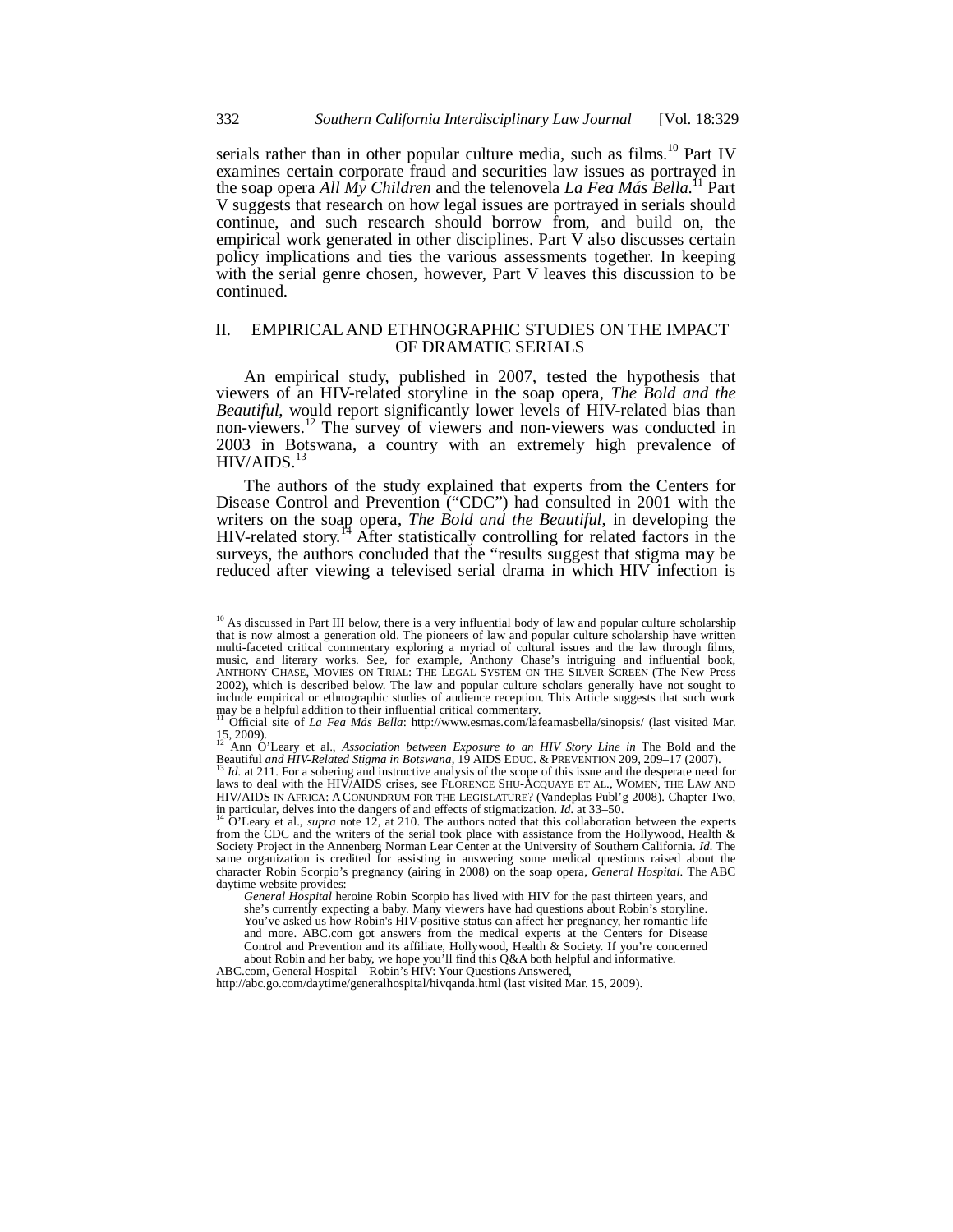treated in a nonstigmatized, humane manner."<sup>15</sup> The HIV/AIDS storyline in *The Bold and the Beautiful*, which unfolds over almost a two-year period, is described as follows:

[A] heterosexual man Antonio (Tony) learns that he has been infected with HIV by a previous girlfriend. His own impulse toward selfstigmatization is countered by supportive friends, his physician, and his fiancée, who is uninfected. His disclosure of his HIV status is rewarded when his fiancée convinces him that she loves him and that they can have a happy, sexually fulfilling life as a serodiscordant couple. They marry and, while honeymooning in an African country, meet a young boy who has been orphaned by AIDS. They visit the orphanage where he stays, hold the babies, and ultimately decide to adopt the boy. They make this decision before learning the boy's HIV status. Both the boy and the couple are made very happy by this decision: The boy now has a loving family and the couple has the child they thought they would never be able to have.<sup>16</sup>

There are several important factors about this study and about the HIVrelated storyline execution in the *The Bold and the Beautiful* that require discussion. First, the authors recognize that the results are merely suggestive.<sup>17</sup> They also note that the empirical study does not purport to answer what exactly led to the positive association.

Moreover, the authors admit several possible limitations to their study. They note, for example, that they had no pre-HIV storyline stigma data to compare with the post-exposure storyline data of the viewer groups.<sup>18</sup> Thus, the authors recognize the possibility that viewers of the serial reported a lower bias to HIV/AIDS infected individuals simply because those viewers had a lower HIV/AIDS stigma initially. They posit whether it is possible that such viewers perhaps knew someone who was infected and were, for that reason, drawn to the story and thus elected to view it.<sup>19</sup> The authors, however, reject that conjecture as unlikely. They note that the nature of the soap opera format argues against any self-selection bias. "First, this serial drama[] is largely an entertainment vehicle, and viewers do not watch it for educational content or even socially relevant content; rather they are caught up in the many entertaining stories."

The authors note also that because the serial is a typical soap opera, it follows the standard model of portraying "several story lines at once." Professor Hayward, when exploring serials, elaborates on the "narrative codes" used by soaps.<sup>22</sup> She explains that a typical soap opera has "an episodic structure of six distinct 'acts,' each separated by commercial breaks and ending on a note of intermediacy; cutting, within each act, from one to another of three or four scenes involving distinct characters and

 $^{15}$  O'Leary et al., *supra* note 12, at 213.

<sup>16</sup> *Id.* at 210-11.<br>
<sup>17</sup> *Id.* at 214.<br>
<sup>17</sup> *Id.* at 214.<br>
<sup>19</sup> *Id.*<br>
<sup>20</sup> *Id.*<br>
<sup>20</sup> *Id.*<br>
<sup>21</sup> *Id.*<br>
<sup>21</sup> *Id.*<br>
<sup>21</sup> *Id.*<br>
<sup>21</sup> *C*. Leary et al., *supra* note 12, at 214.<br>
<sup>22</sup> HAYWARD, *supra* note 2, at 148.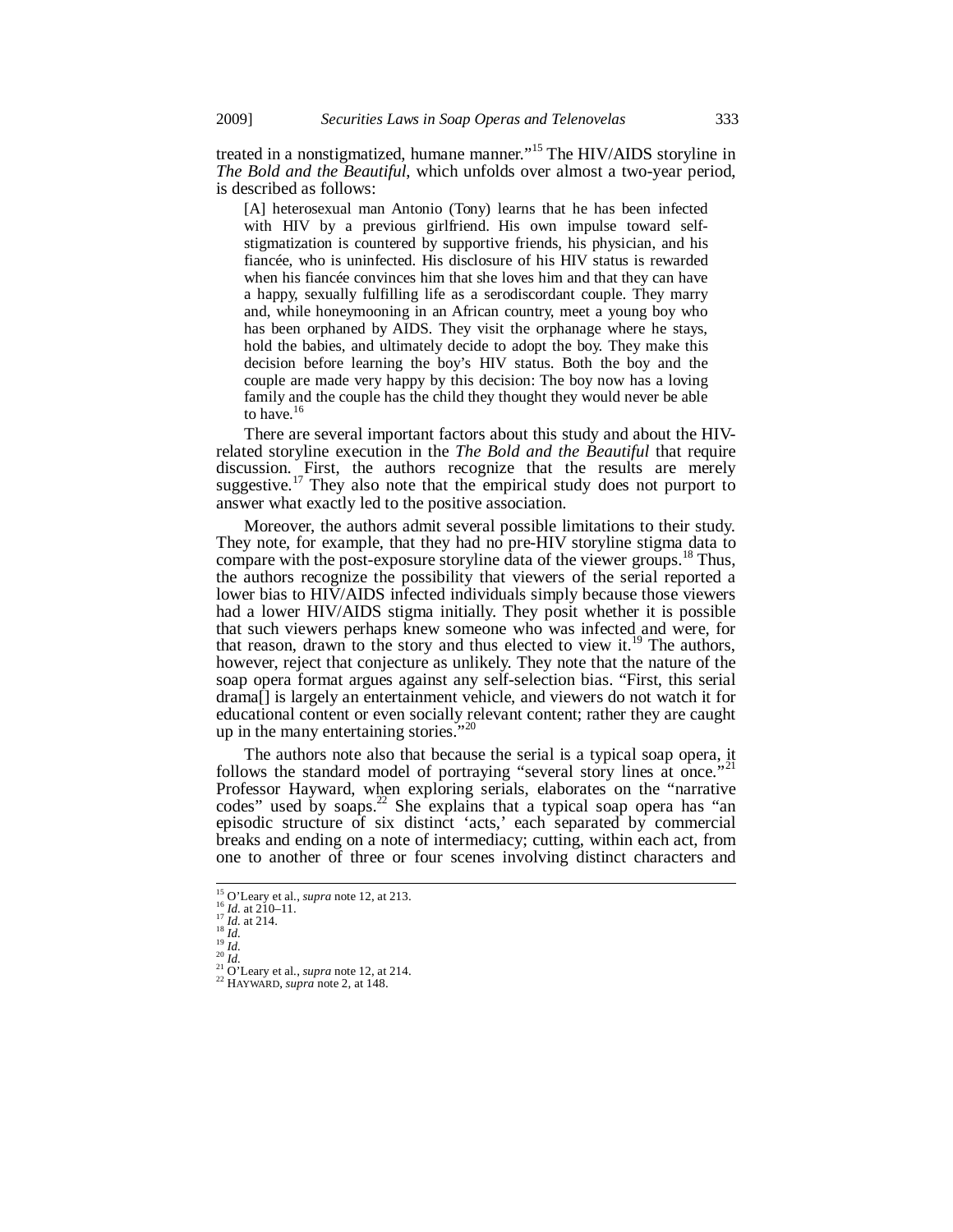storylines; and construction of an interior world and of a complex network of character interrelations."23 In the case of *The Bold and the Beautiful*'s HIV-related storyline, Tony's story from his testing, to his fiancées acceptance, marriage, and their adoption of the child, aired over a span of almost two years. However, as is typical of soap operas, the storyline only aired for a small fraction of each day's show<sup>24</sup> while other storylines and characters filled other segments of the show. The researchers reasoned that viewers would thus have been unlikely to tune in for one storyline that would necessitate viewing other unrelated storylines and characters. Thus, the authors concluded that it seemed more reasonable to assume that the viewers were long-term viewers who had watched the same serial for years and were not attracted solely by the HIV-storyline.<sup>25</sup>

Not all health-related storylines in serials necessarily involve accurate portrayals, however. A study published in the British Medical Journal ("BMJ") in 2005, *Epidemiology and Prognosis of Coma in Daytime Television Dramas* (the "Coma Study"), concluded that "portrayal of coma in soap operas is overly optimistic" and "may contribute to unrealistic expectations of recovery."<sup>26</sup> The Coma Study analyzed the outcomes and survival rates of coma patients in nine soap operas televised in the United States between January 1, 1995, and May 15, 2005, and compared those to the outcomes and survival rates of real coma patients.<sup>27</sup> The methodology used in the Coma Study was different from the one used in *The Bold and the Beautiful* study described above. While both were empirical studies, the Coma Study did not attempt a reception analysis. Rather, the Coma Study compared "survival rates of soap opera [coma] patients" in nine soaps with "pooled data reported in an authoritative meta-analysis" of real coma patients.<sup>2</sup>

The authors of the Coma Study found significant outcome differences between the patients in the two groups. For example, in terms of mortality, soap opera characters who experienced coma were much less likely to die than real coma patients in the meta-analysis (4% versus 53% for nontraumatic coma;  $6\%$  versus  $67\%$  for traumatic coma).<sup>29</sup> In addition, the authors found that the characters in the soap operas "had a much better than expected chance of returning to normal function" after experiencing a coma than real coma patients (non-traumatic: 91% versus 1%; traumatic: 89% versus  $7\%$ ).<sup>30</sup>

The soap opera formula of using long-term characters in slowly developing narratives was perceived to be instrumental by the authors of

 $^{23}\,Id.$ 

<sup>&</sup>lt;sup>24</sup> O'Leary et al., *supra* note 12, at 214.<br><sup>25</sup> *Id.*<br><sup>26</sup> Casarett et al., *supra* note 6, at 1537.<br><sup>27</sup> *Id.*<br><sup>28</sup> *Id.* at 1538. The authors researched the following nine soap operas, which aired in the United State between January 1, 1995, and May 15, 2005: *Guiding Light*, *General Hospital*, *One Life to Live*, *Days of Our Lives*, *All My Children*, *Passions*, *As the World Turns*, *The Young and the Restless*, and *The Bold and the Beautiful*. *Id.* at 1537. 29 *Id.* at 1537. 30 *Id.*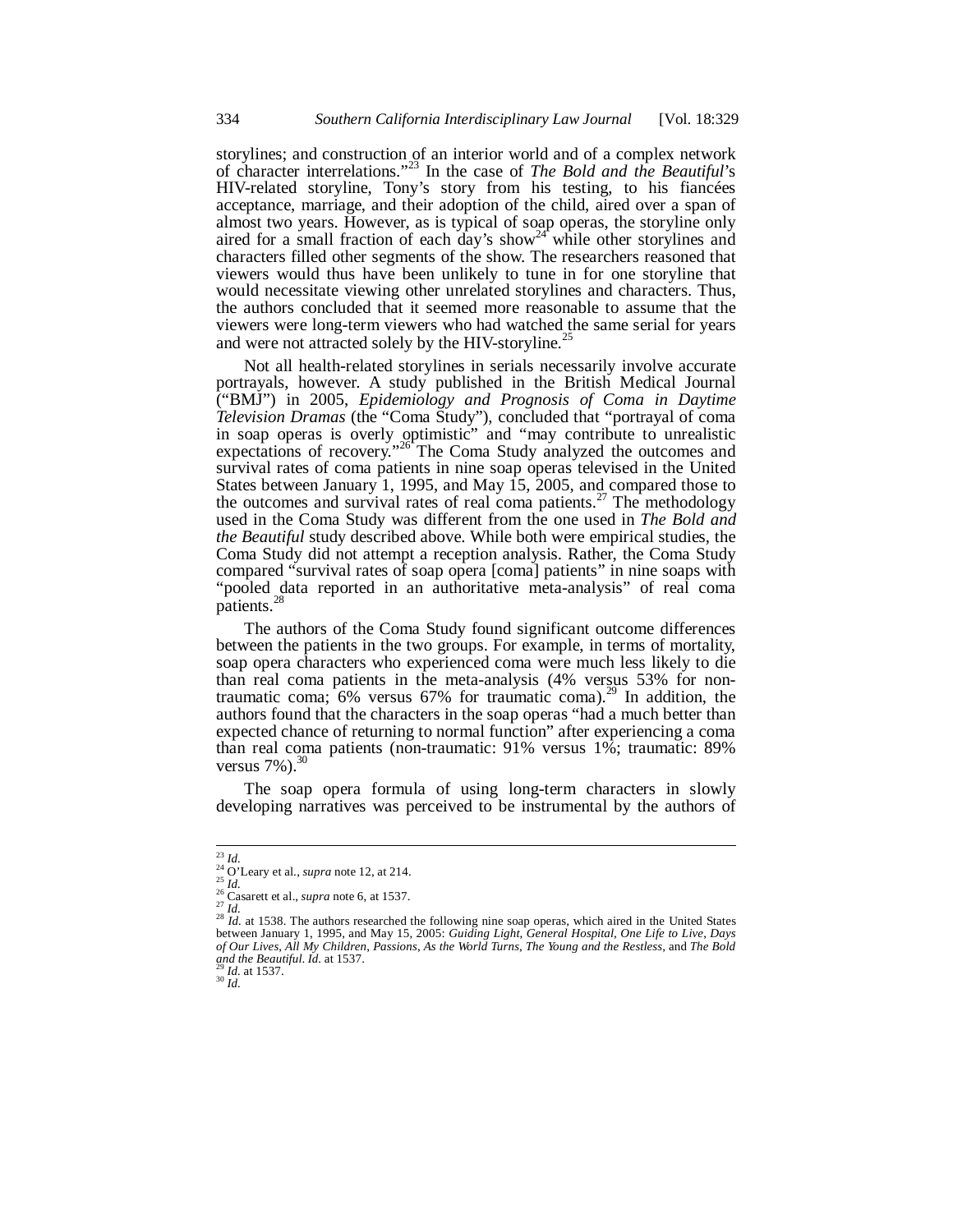the *Bold and the Beautiful*'s HIV-stigma study in impacting the audiences.<sup>31</sup> In the case of the Coma Study, the authors reason that it is that same soap opera formula that makes the overly optimistic information about comas troubling. The Coma Study authors recognize that soap operas are commercial ventures and are "not always written to reflect real life," nor are they "designed with the goal of educating the public about the realities of health and illness, or even about the realities of interpersonal relationships." $32$  They note, however, that "the features that promote behaviour change—a compelling story, complex character development, and loyal audience—mean that misinformation can also have a far reaching and pernicious effect."<sup>33</sup>

Some feminist scholars and media scholars have chosen to use ethnographic or quasi-ethnographic studies, instead of, or in addition to, empirical studies. Professor Louise Spence, for example, in her fascinating study of "active" viewers of serials, explains that her study, based on fifteen years of research with over twenty-five viewers of soaps in the New York metropolitan area, "borrowed from the social sciences, especially ethnographic studies that see their efforts as intersubjective engagements" and "empirical research that is aware of and problematizes the *relation* between the scholar and those who are studied."<sup>34</sup> Similarly, Thomas Tufte, in his study of telenovelas aired in Brazil, uses a "qualitative study focusing on the everyday lives of thirteen women, backed up by quantitative information about 105 women in the same neighborhoods."<sup>35</sup> He relies on these case studies to help answer questions such as: "What cultural and generic elements characterize a telenovela? How is their massive presence in everyday life experienced, understood, and used, by the viewers? What constitutes the relation between telenovelas, culture, and everyday life, and how does this relate to the development process in Brazil?"<sup>36</sup> Both Spence and Tufte recognize the need for content analysis, but suggest that reception analysis is a necessary corollary.<sup>3</sup>

<sup>&</sup>lt;sup>31</sup> O'Leary et al., *supra* note 12, at 214.

<sup>&</sup>lt;sup>32</sup> Cleary et al., *supra* note 12, at 21-7.<br>
<sup>32</sup> Casarett et al., *supra* note 6, at 1539.<br>
<sup>33</sup> Id. at 1537.<br>
<sup>34</sup> SPENCE, *supra* note 4, at 11.<br>
<sup>35</sup> THOMAS TUFTE, LIVING WITH THE RUBBISH QUEEN: TELENOVELAS, CULTURE

BRAZIL 6 (Univ. of Luton Press 2000). 36 *Id.* at 2. <sup>37</sup> *Id.* at 234; SPENCE, *supra* note 4, at 10–11. There are numerous other fascinating ways of studying the association of law and popular culture media. As noted above, while this Article does not attempt any reception analysis of what the audience actually perceived, it suggests that such empirical or ethnographic studies of the reception of complex legal issues should be attempted. Part V below recommends such studies. In addition, this Article does not attempt to discern, through interviews or discussions, what the creators of the serials (defined broadly to include the writers, directors, producers, actors, and corporate owners) actually intended to portray in the narrative. See, for example, the piece by Stephanie Francis Ward where she interviews some of the attorneys writing for the popular TV shows *Boston Legal*, *Law & Order*, and *Eli Stone*. *See* Stephanie Francis Ward, *Making TV Legal*, ABA JOURNAL, June 2008, at 52, *available at* http://abajournal.com/magazine/making\_tv\_legal/. See also<br>Richard Catalani, A CSI Writer on the CSI Effect, 115 YALE L J. POCKET PART 76 (2006),<br>http://yalelawjournal.org/images/pd studies of serials are clearly worthwhile. They are not, however, part of this piece. Instead, this Article focuses on an analysis of the content of the narratives of serials. Finally, this Article analyzes certain legal issues in commercial dramatic serials (such as soap operas and telenovelas) and does not address the inclusion of such issues in publicly funded educational programming.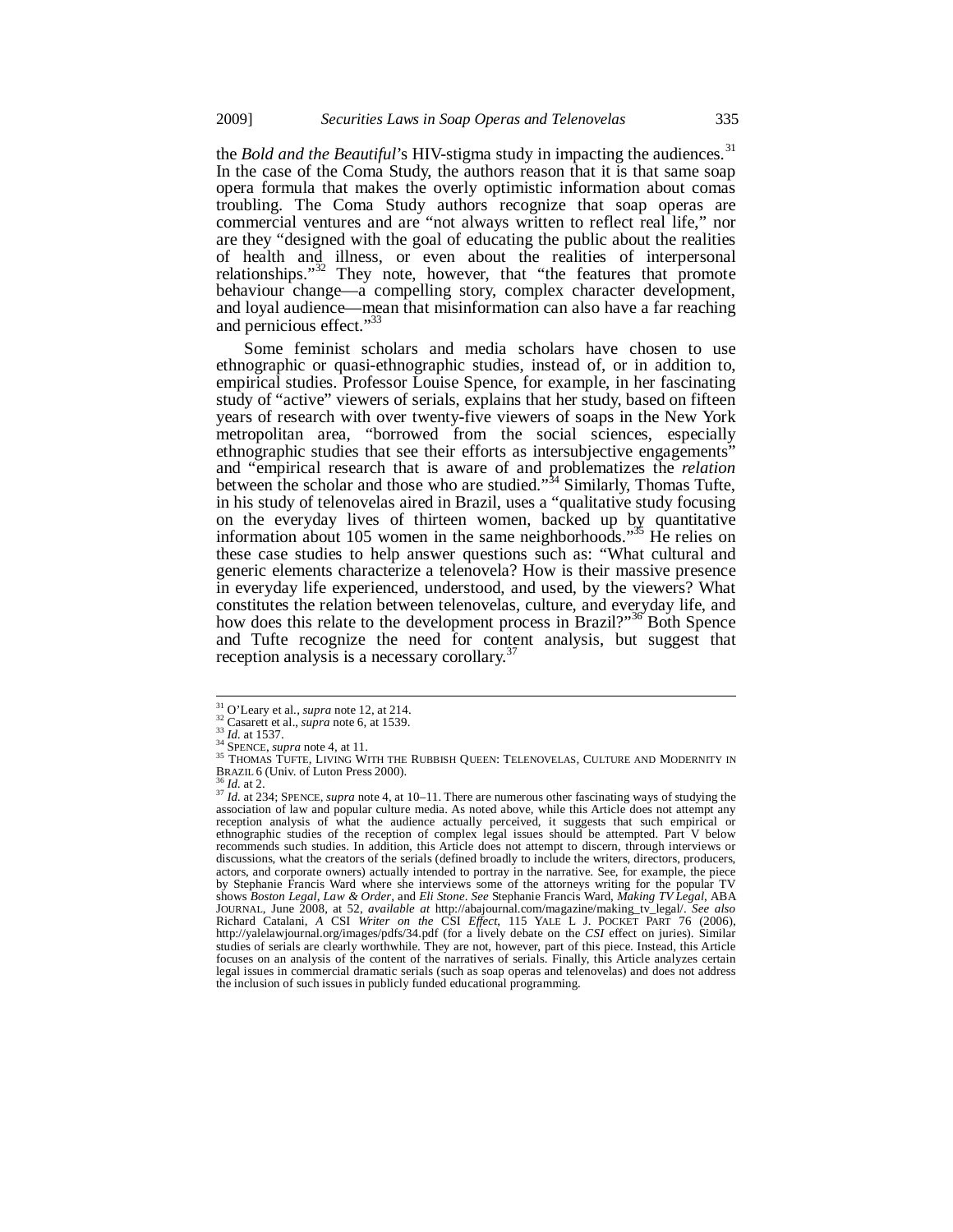# III. TELENOVELAS AND SOAP OPERAS AS DRAMATIC SERIALS

#### A. DISTINGUISHING FILMS PORTRAYING SECURITIES ISSUES FROM DRAMATIC SERIALS

Telenovelas and soap operas are clearly not the only popular culture media routinely portraying securities law issues. Financial fraud and securities law matters have also appeared with some frequency in films. For example, in the James Bond film *Casino Royale*, the villain's scheme involved short-selling stock in a company and then "forcing the company into bankruptcy by blowing up its prototype" aircraft.<sup>38</sup> The short-selling plot was designed to make the villain a \$100 million profit.<sup>39</sup> In his wry commentary on the film, Floyd Norris of the New York Times notes that a "generation ago, Bond villains plotted to start nuclear wars or to obtain world domination" but the newer villains "kill just to make a killing in the stock market."<sup>4</sup>

An earlier popular film, *The Big Chill*, includes a famous insider trading scene not unlike the scene with Erica Kane in *All My Children*, excerpted above. In *The Big Chill*, Kevin Kline, in the role of president of a small but growing sneaker company, tips his friend, played by William Hurt, about a pending takeover of his company. The insider trading problem in the film is overt and flagged for the audience. In this scene, Kevin Kline and William Hurt are out running alone and Kline, after first saying that he should not tell Hurt what he is about to divulge, states that "in a few months a large company, a conglomerate, is going to buy our very small company."<sup>41</sup> He goes on to explain that "anybody who has our stock is going to triple their money."<sup>42</sup> The issue is further highlighted when Kline's character adds, "by telling you this I just violated about sixteen regulations of the Securities and Exchange Commission."<sup>4</sup>

The facts in *The Big Chill* are unambiguously insider trading, yet the sympathies seem to favor the illegal activity. In the film, the insider/tipper's (Kline's) stated motive for tipping his friend, Hurt, an injured war veteran, who is seen in the movie using drugs and impliedly selling drugs, is to steer

<sup>&</sup>lt;sup>38</sup> Floyd Norris, *Stocks and Bond*, N.Y. TIMES, Nov. 26, 2006, at 3.2.

<sup>&</sup>lt;sup>39</sup> A succinct explanation of short selling is found in *Zlotnick v. TIE Communications*, 836 F.2d 818, 820 (3d Cir. 1988). The court explains that a short seller sells stock he does not own and profits when the stock price drops. "Where the traditional investor seeks to profit by trading a stock the value of which he expects to rise, the short seller seeks to profit by trading stocks which he expects to decline in value. A typical short seller expects decline because, based on his view of the underlying strengths and weaknesses of a business, he concludes that the market overvalues the business' stock. . . . [T]hese underlying facts can concern the present—such as the fact that a stock trades at fifty times its earnings—or they can concern the future—such as the fact that a business will face increased competition." *Id.* Of course, in *Casino Royale* the underlying weakness the villain foresaw in the company whose shares he was short-selling was that the company's prototype airplane would fail spectacularly leading to the collapse of the company's shares. In that case, the villain foresaw the failure, because he planned to destroy the prototype himself.

<sup>40</sup> Norris, *supra* note 38. 41 THE BIG CHILL (Columbia/Tristar 1983). 42 *Id.* <sup>43</sup> *Id.*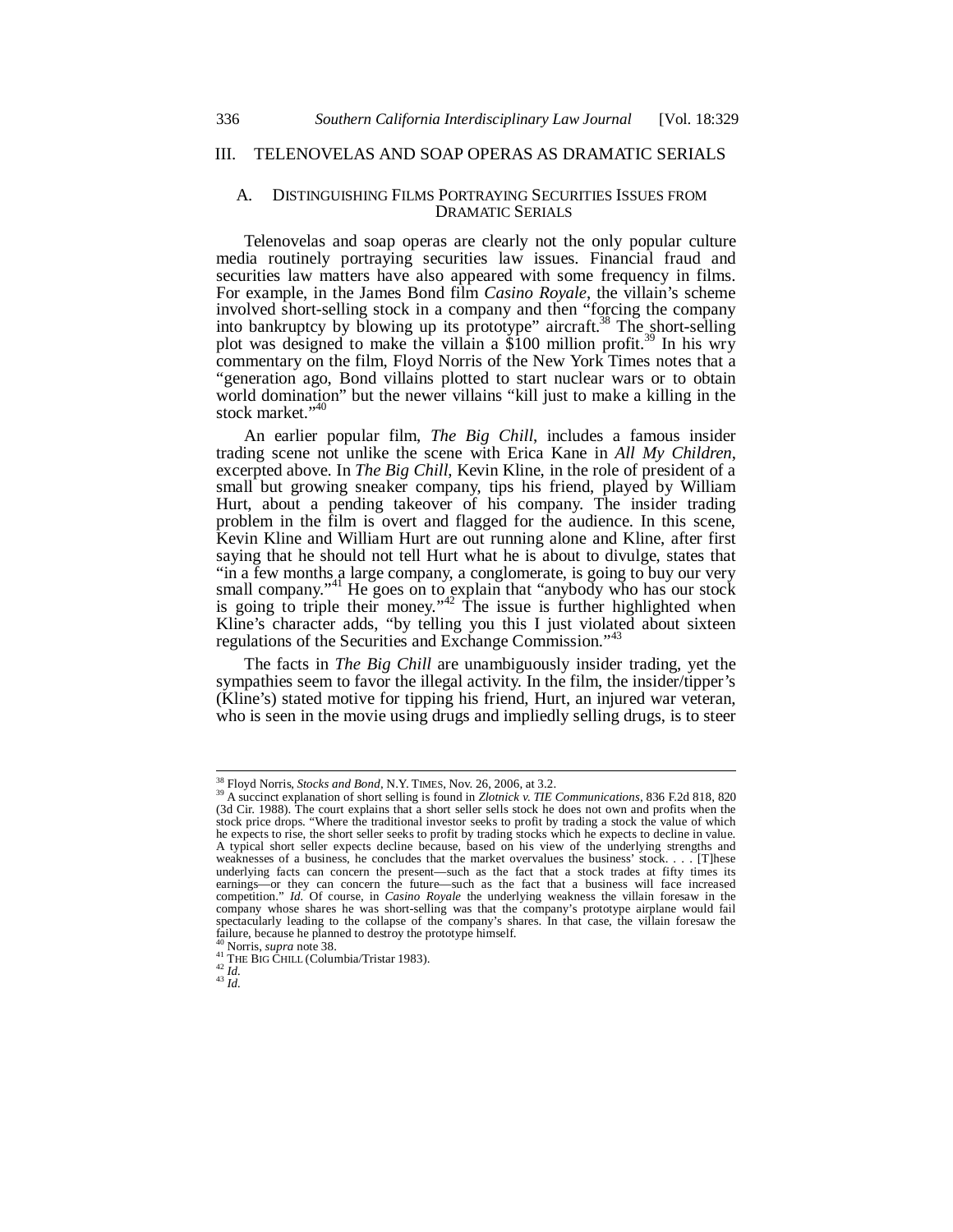him away from drug dealing.<sup>44</sup> At the end of the movie, the William Hurt character is staying in town and appears to have a chance at a new life.<sup>45</sup>

Scholars in law and popular culture could have a field day contrasting how securities violations are portrayed and received just by analyzing *Casino Royale* and *The Big Chill*. One violator is clearly and unambiguously portrayed as a villain. The other, perhaps, as merely misguided or even justified. Clearly, films on securities law can and should be productively studied both in terms of their content and their reception, and the film medium is a vital part of law and popular culture scholarship.

One of the pioneering scholars on law and popular culture, Professor Anthony Chase,<sup>46</sup> uses films very effectively. In his intriguing book, *Movies on Trial: The Legal System on the Silver Screen*, <sup>47</sup> Professor Chase explores interrelationships among cultural, political, economic, historical and legal issues through films. Professor Chase's multifaceted cultural and critical commentary is structured, in part, he explains, on the doctrinal areas common to legal work: constitutional law, criminal law, tort law, international law and comparative law, with a nod to the law of property.<sup>4</sup> Professor Chase uses all of these doctrinal areas (basically, the first year curriculum at many U.S. law schools) as a platform for legal, cultural, and film criticism.49 This Article borrows from Professor Chase's law and films methodology in using a doctrinal area. Unlike Professor Chase's *Movies on Trial*, which explores the first year law curriculum and international law to boot, this Article is limited to an exploration of one doctrinal area securities laws. Also unlike Professor Chase's *Movies on Trial*, which focused on films of various genres as the medium of popular culture analysis, this Article focuses on two types of dramatic serials—soaps and telenovelas.

 $\overline{\phantom{a}}$ 

<sup>&</sup>lt;sup>44</sup> *Id.* William Hurt's character (as the tippee) is also sympathetically portrayed when he discourages his friend from revealing the information. When Kevin Kline first mentions that he is about to divulge something he should not, William Hurt's character tells him not to do it. Kline's character notes that he had already told their friend, Alex, the secret. Hurt's character quips that for Alex (who had just committed suicide and for whose funeral the friends had gathered) the secret did not go very well.

Id. At the end of the film, the Hurt character also gets a chance at a new girlfriend. Other Hollywood films dealing significantly with securities law issues include *Wall Street*, *Boiler Room*, and *Rogue* 

*Trader*. 46 Rennard Strickland & Taunya Lovell Banks, *Editors' Introduction*, *in* SCREENING JUSTICE—THE CINEMA OF LAW: SIGNIFICANT FILMS OF LAW, ORDER AND SOCIAL JUSTICE xvii (Rennard Strickland et al. eds., William S. Hein & Co. 2006). The *Editors' Introduction* refers to the pioneering scholars in law and popular culture as "Anthony Chase, James Elkins, and Michael Asimow." *Id.* at xviii.

and popular culture as "Anthony Chase, James Elkins, and Michael Asimow." *Id.* at xviii.<br><sup>48</sup> CHASE, *supra* note 10.<br><sup>48</sup> *Id.*<br><sup>48</sup> One of the fascinating features of *Movies on Trial* is that, while it interweaves acad movies. One particularly captivating discussion found in his criminal law films chapter focuses on *Dirty*  Harry. Professor Chase vividly describes how the character of Detective Harry Calahan (played by Clint Eastwood) enters the screen, the gritty dialogue, the camera work, and a chase scene all the while interspersing critical cultural, political, and legal commentary. *Id.* at 70–73. Chillingly, Professor Chase observes that *Dirty Harry* (and *Straw Dogs* and *Little Big Man*) had the "ability to draw the audience into an unambiguous identification with extremely brutal and violent conduct." *Id.* at 72. One wonders if the more recent Fox television series *24* would be analyzed as also fitting in that group.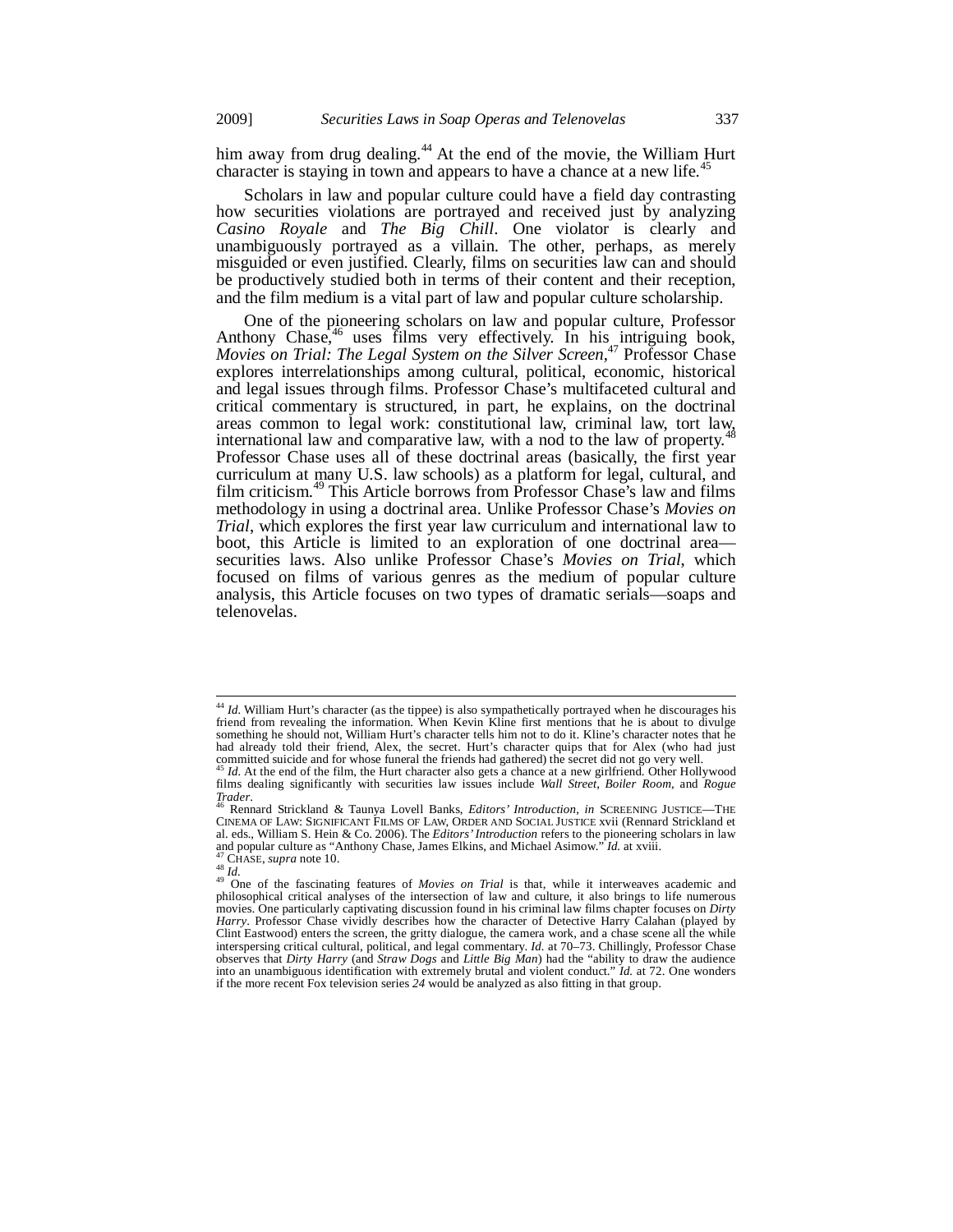## B. PRIME-TIME TELEVISION SHOWS WITH SECURITIES ISSUES DIFFER FROM DRAMATIC SERIALS

Of course, certain prime time television shows, which are not classified as melodramatic serials, also interweave securities law issues into their dramas. Professors Naomi Mezey and Mark C. Niles recently studied how films and television differ in portraying the law.<sup>50</sup> After analyzing various scholarly theories on how law is portrayed in popular culture, Mezey and Niles conclude that "while all mass-mediated popular culture serves a pervasive ideology-reinforcing role in our society, the models of ideological production endemic to television and film are decidedly different."<sup>51</sup> They posit that "television more consistently produces quite crude versions of legal ideology while film is more likely to portray more complex images of law and legal institutions."<sup>52</sup> The authors attribute this distinction, in part, to "differences in structuring production, profits and narrative."<sup>53</sup> They note that television is "almost entirely dependent on corporate advertisers."<sup>54</sup> The authors surmise that the "unique profit structure of network television . . . helps account for the fairly narrow ideological range in its legal programming" and that dependency on advertising is arguably "the best explanation for why television is so consistently crude ideologically."<sup>55</sup> They further determine, however, that notwithstanding

these differences, a strong ideological message about law's ability to achieve justice in our society is consistently communicated by both media, and neither offers many subversive or counterhegemonic perspectives on law, although film has the greater potential, tantalizingly if rarely realized, to offer truly oppositional messages to at least some viewers.<sup>56</sup>

While the authors' analysis in *Screening the Law* of the various popular legal culture theories is clearly thoughtful and interesting, one wonders about their conclusions. First, is there actually such an economic differentiation between movie production and television production, especially in light of the economic interdependence of the two media? Also debatable is whether the legal messages are truly cruder in television.<sup>57</sup> Is it not also possible that long running serials could explore complex narratives in ways not possible within the confines of a two- or even three-hour movie? A popular television program, such as *Law and Order*, with numerous hours of programming in its various permutations, would likely be able to get a more nuanced version of the law into an image than any

1

<sup>50</sup> Naomi Mezey & Mark C. Niles, *Screening the Law: Ideology and Law in American Popular Culture*, 28 COLUM. J.L. & ARTS 91 (2005).<br>
<sup>51</sup> *Id.* at 184.<br>
<sup>52</sup> *Id.*<br>
<sup>53</sup> *Id.*<br>
<sup>54</sup> *Id.*<br>
<sup>54</sup> *Id.*<br>
<sup>54</sup> *Id.*<br>
<sup>54</sup> *Id.*<br>
<sup>54</sup> *Id.*<br>
<sup>54</sup> *Id.*<br>
<sup>54</sup> *Id.*<br>
<sup>54</sup> *Id.*<br>
<sup>54</sup> *Id.*<br>
<sup>55</sup> *Id.*<br>
<sup>56</sup> Mezey & Niles, *su* 

*The Simpsons* and that television show's ability to address legal issues adroitly. *Id.* at 131.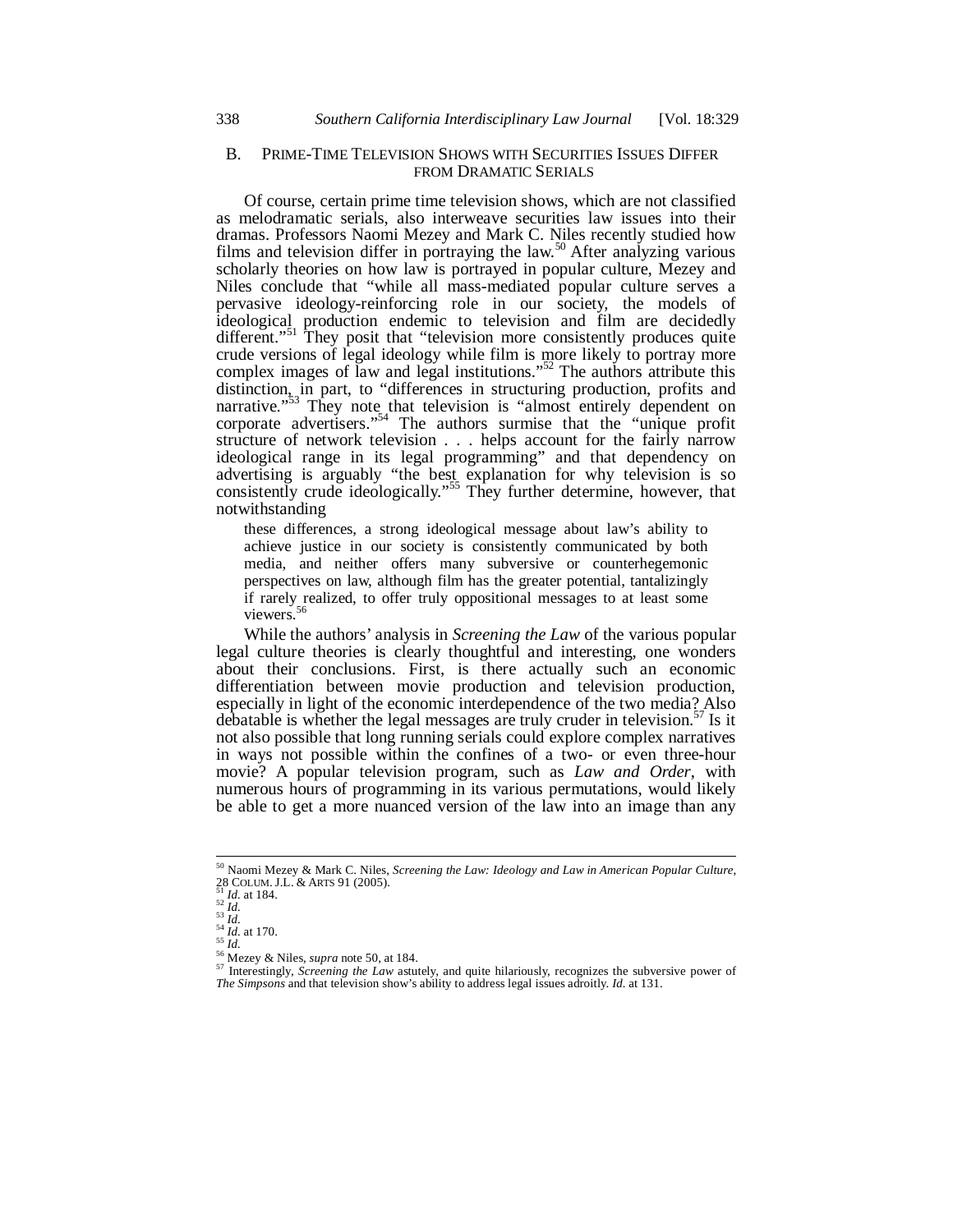movie.<sup>58</sup> Perhaps earlier television prime time programming was crude, but more recent programming does not appear to fit that pattern. In a televised interview on Court TV, Professor Chase notes that "the legal dramas of the 1950s," such as "*The Law and Mr. Jones*, *Perry Mason*, and *The Defenders*" have "plots [that] seem pretty thin" and legal issues that are "simplistic."59 He contrasts those shows with newer shows such as *Law and Order*, which he describes as having raised the bar very high.<sup>60</sup> Professor Chase remarks that he could not "imagine a show like *Law and Order* being screened in American television in the 1950s" because it "just would have been over people's heads." He reasons, though, that "popular legal education," by which he means "what people have learned about the law from Court TV, the news, and other sources, has made programs like *Law*  and Order possible."<sup>61</sup>

A primary reason this Article focuses on televised melodramatic serials, as opposed to films or prime time episodic television shows, is that serials by their nature are designed to attract long-term viewers who are deeply involved with the characters and who consistently follow long-term story arcs. These features suggest that serials' narratives could have an even more pervasive effect on the audience than the narratives of other media. In addition, as Professor Chase observed, in an earlier influential piece on popular culture, "unlike most motion pictures and prime time television series, the 'soaps' tend to feature a range of civil attorneys rather than just criminal lawyers."62 Professor Chase also posits that "soap operas have an even more direct connection to popular conceptions of law and how the legal system functions."<sup>63</sup>

## C. SOAPS AND TELENOVELAS—DIFFERENCES AND SIMILARITIES

Before exploring the reach of the dramatic serials further, however, it is necessary to describe briefly telenovelas and soaps to the uninitiated.

1

<sup>&</sup>lt;sup>58</sup> Professor Carrie Menkel-Meadow makes the following observation regarding depictions of lawyers in television shows versus movies: "Longer treatments of lawyers' actions in serialized television shows and longer novels allow more panoramic, less 'snapshotted' pictures of lawyers to be painted, than in movies or short stories, which, in turn, can be used effectively to highlight particular decisions." Carrie Menkel-Meadow, Symposium: Law and Popular Culture, *Can They Do That? Legal Ethics in Popular* 

Court TV News, Transcript: *"Legal Reelism"—Law Professor Anthony Chase Discusses the Relationship between Movies and Real Life*, Feb. 7, 2003,

http://www.courttv.com/talk/chat\_transcripts/2003/0207chase.html.<br><sup>60</sup> *Id.*<br><sup>61</sup> *Id.* Complex business legal issues appear in various prime time television shows to some degree. Professor Paul Caron's outstanding tax blog (TaxProf) recently noted that an episode of the popular television show *Bones* (entitled *The Baby in the Bough*, which first aired April 28, 2008) contained a reference to Cayman Island tax shelters. TaxProf Blog, Tax Angle on *Bones*, http://taxprof.typepad.com/taxprof\_blog/2008/05/tan-angle-on-bo.html (May 7, 2008). TaxProf Blog also led this Author to a wealth of additional information on law and popular culture. On June 15, 2008, the following post appeared on TaxProf Blog: "Mark DeAngelis (UConn, School of Business) has a wonderful web site (Errors of Law) with songs, music videos, movie clips, video clips, and case-<br>specific clips for use in law school classes." TaxProf Blog, Music, Movie, and Video Clips for Law<br>School Classes, http://tax 2008). This reference, in turn, led to the following site that undoubtedly will prove valuable for my classes. Errors of Law Home Page, http://blawprof.googlepages.com/home (last visited Mar. 15, 2009). <sup>62</sup> Anthony Chase, *Toward a Legal Theory of Popular Culture*, 1986 WIS. L. REV. 527, 558 (1986). <sup>63</sup> *Id.*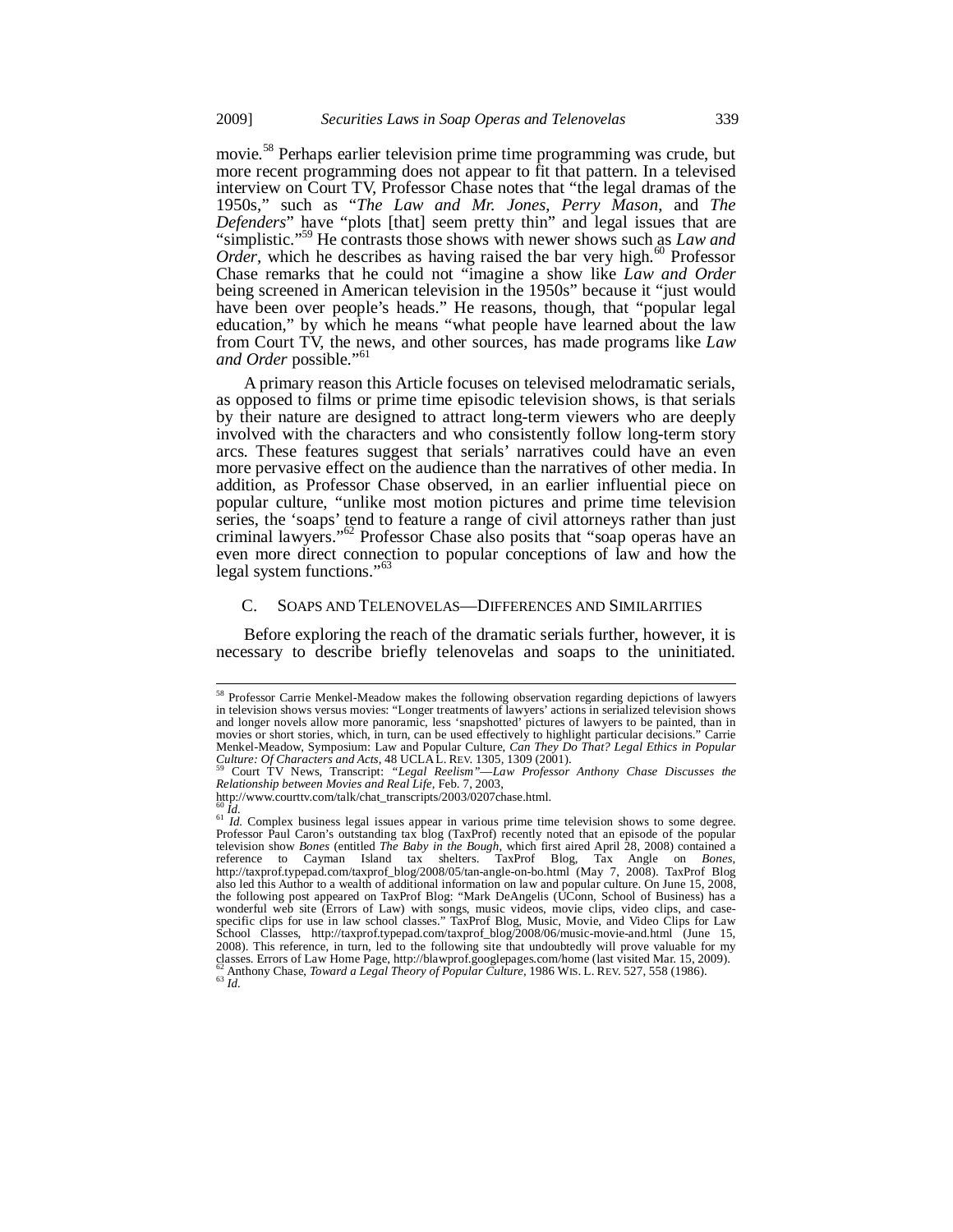Obviously, both soap operas and telenovelas are multifaceted and this Article can only attempt a rough introduction to the two genres. $64$  In a recent case alleging tortious interference with a contract for exclusive services of a Mexican telenovela actor, the Eleventh Circuit Court of Appeals briefly explained telenovelas.<sup>65</sup> The court described telenovelas as "short serialized television dramas that are similar to American soap operas."66 By "short serialized dramas," the court's shorthand recognizes that, unlike American soap operas which are designed to last indefinitely,<sup>6</sup> telenovelas have endings allowing for narrative closure.<sup>68</sup> The typical telenovela ends after 180 to 200 episodes (around eight months of nightly programming). $<sup>6</sup>$ </sup>

In distinguishing between telenovelas and soap operas, the Eleventh Circuit Court of Appeals further noted that telenovelas differ from "American soap operas, which attract daytime audiences," because "telenovelas air during prime-time viewing hours."70 While this statement is essentially correct, in that American soap operas generally first air in daytime when they are broadcast in the United States, several changes in the last decade suggest qualifiers. For example, when broadcast internationally, American soap operas may air during the day or at prime time.<sup>71</sup> Moreover, American soap operas, even when televised in the United

<sup>&</sup>lt;sup>64</sup> Moreover, any description is limited in that there are also considerable distinctions among telenovelas from various countries and distinct cultures.<br>
<sup>65</sup> Grupo Televisa, S.A. v. Telemundo Commc'ns Group, Inc., 485 F.3d 1233, 1236 (11th Cir. 2007).

<sup>&</sup>lt;sup>65</sup> Grupo Televisa, S.A. v. Telemundo Commc'ns Group, Inc., 485 F.3d 1233, 1236 (11th Cir. 2007).<br><sup>67</sup> Id.<br><sup>67</sup> For example, *Guiding Light* has been airing for more than fifty years. TUFTE, *supra* note 35, at 98.<br><sup>68</sup> A MEDIA J. (2003), *available at* http://lass.calumet.purdue.edu/cca/gmj/sp03/gmj-sp03-lapastina-rego-

Id. While telenovelas end, successful telenovelas have at times been resurrected in some form or another. There have been, for example, numerous permutations of the *Ugly Betty* telenovelas. The original *Ugly Betty* telenovela, called *Yo Soy Betty, La Fea*, was produced in 1999 in Columbia by the Colombian Network, RCN. It has since been remade in different languages and different countries. The narrative is basically the same, but some cultural aspects are changed. One very popular alternate<br>version was *La Fea Más Bella*, the Mexican version, was set in Mexico and used Mexican cultural<br>themes. It was produced by http://www.esmas.com/lafeamasbella/produccion/ (last visited Mar. 15, 2009). The narrative of *Yo Soy Betty, La Fea* has been reproduced in many countries, including Germany, India, and Spain. WorldScreen.com, Profile of Fernando Gaitán,

http://www.worldscreen.com/executivecurrent.php?filename=gaitan1026.htm (last visited Mar. 15, 2009). The Chinese version of *Yo Soy Betty, La Fea*, called "Chou Nu Wu Di" or "The Prettiest Ugly Girl" is scheduled to air immediately after the summer 2008 Olympic Games. Normandy Madden, *Unilever Sponsors 'Ugly Betty' in China; Branded-Content Deal Includes Dove, Lipton and Clear Shampoo*, ADVER. AGE, Apr. 21, 2008. Similarly, the very popular Brazilian telenovela *El Clon*, which was originally produced in Portuguese, is scheduled to be reincarnated in Spanish for the U.S. Hispanic Market through a partnership between Telemundo and TV Globo. Robyn-Denise Yourse, *Tuning in to TV*, WASH. TIMES, May 20, 2008, at B4. Another qualifier to the statement that telenovelas have definite endings is that, while rare, some telenovelas do actually continue their narratives in sequel form. RCN in conjunction with Telemundo made a sequel of *Yo Soy Betty, La Fea*, entitled *Eco Moda*, which was released in 2001. *Eco Moda*, http://www.imdb.com/title/tt0301263/ (last visited Mar. 15, 2009). In addition, a Mexican telenovela geared towards teenagers, *Clase 406*, had three sequels and thus lasted four seasons. *Clase 406*, http://www.esmas.com/clase406/ (last visited Mar. 15, 2009).

<sup>&</sup>lt;sup>70</sup> Grupo Televisa, 485 F.3d at 1236.<br><sup>71</sup> In Iceland, for example, *The Bold and the Beautiful* aired during prime time, at least in the summer of 2007, when this Author was visiting. In Finland, *The Bold and the Beautiful* "is a major hit on the MTV [an independent commercial channel] prime time schedule." Poul Erik Nielsen, Museum of Broad. Commc'ns, *Nordic Television*,

http://www.museum.tv/archives/etv/N/htmlN/nordictelevi/nordictelevi.htm (last visited Mar. 15, 2009).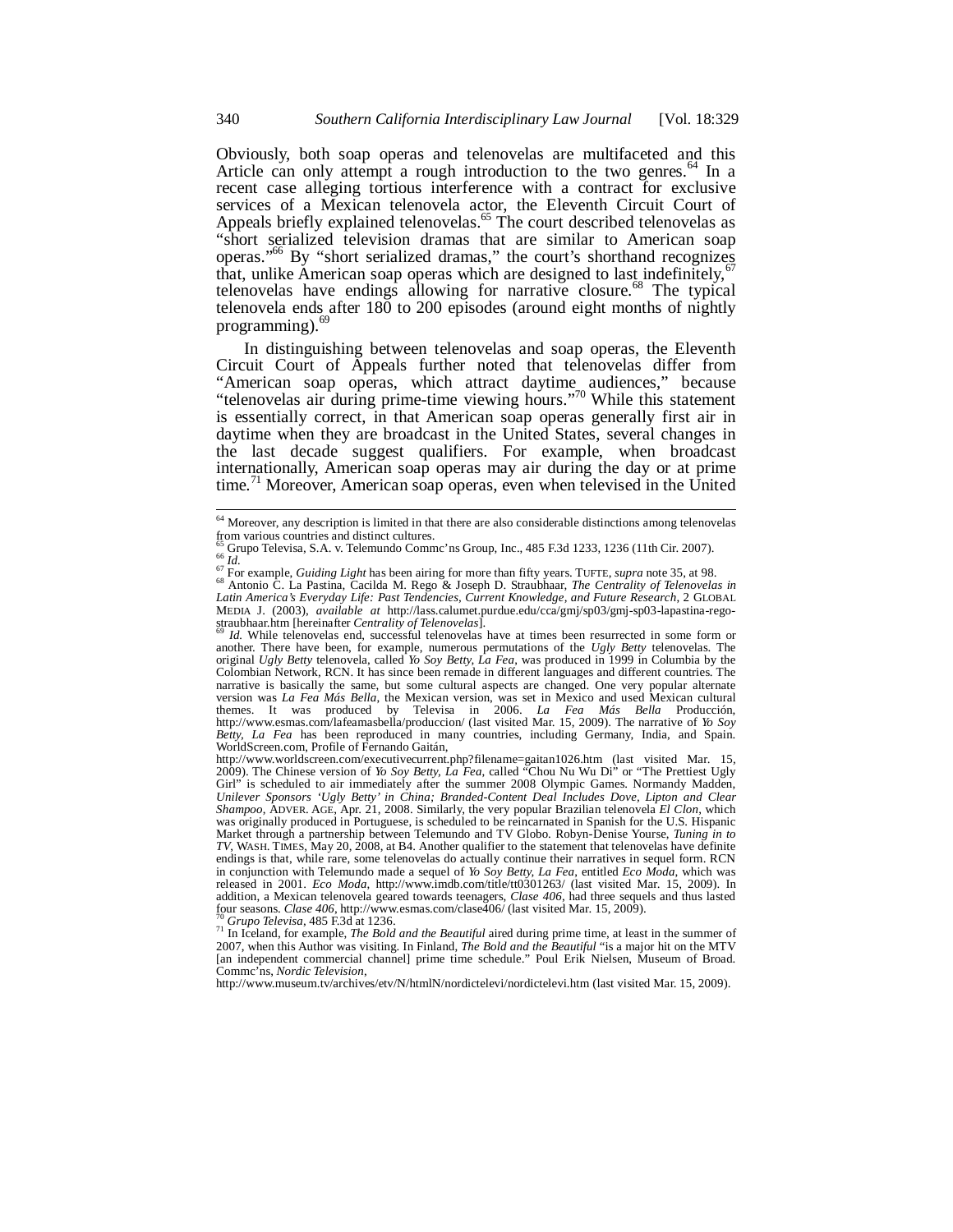States, can now be viewed at times other than daytime. For example, Disney airs its daytime dramas, *All My Children*, *One Life to Live*, and *General Hospital*, at night on Soap Net, a cable television station.<sup>72</sup> Also, CBS allows viewers to watch its daytime dramas, *The Young and the Restless*, <sup>73</sup> *The Bold and the Beautiful*, *As the World Turns*, and *Guiding Light*, at any time after they have first aired on the network for a full week on the Internet.<sup>74</sup> The shows are available for viewers to watch on the CBS website the same day they are broadcast starting immediately after they air in California.<sup>7</sup>

Although there continue to be distinctions in terms of the existence of narrative closure and initial broadcasting times, there are also significant similarities between the two media. Both soaps and telenovelas fit the formal characteristics of serials used by Professor Hayward, in her analysis of dramatic serials ranging from Charles Dickens' *Penwick Papers* to soap operas.76 Professor Hawyard explains that serials share the following five characteristics: (1) they "postpone narrative resolution," (2) they "intertwine multiple subplots," (3) they typically "feature large casts of characters," (4) they "incorporate audience response," and (5) they "incorporate current social issues."<sup>77</sup>

While the two media—telenovelas and soaps—fit those characteristics, the degree to which they invoke the different characteristics varies. As mentioned above, soaps take postponing the "narrative resolution" to an extreme, not seen in telenovelas. There are also certain differences between the target audiences of soaps and telenovelas. Telenovelas, which are designed to be broadcast during prime time, are expected to, and do, attract millions of male and female viewers equally, of all ages and social classes.<sup>78</sup> By contrast, soap operas, at least in the United States, have traditionally targeted women.<sup>7</sup>

 $72$  Disney's Soap Net soap opera cable channel transmits dramatic serials shortly after they air on the broadcast network. THOMAS P. SELZ, MELVIN SIMENSKY, PATRICIA ACTION, & ROBERT LIND, 1 ENTERTAINMENT LAW THIRD EDITION: LEGAL CONCEPTS AND BUSINESS PRACTICES §2.26 (2007 update). Soap Net's "additional use of programming helps offset the production costs of ABC's daytime dramas." *Id.* "Soap Net is also seen as a new way to reach women that work outside the home. Although ABC affiliates initially opposed the introduction of the new cable channel, arguing that ABC would be competing against them, the ratings of the ABC broadcasts have not suffered." *Id.* 

The Young and the Restless has been the highest rated soap for the past five years. CBS Daytime Home Page, http://www.cbs.com/daytime/ (last visited Mar. 15, 2009).

<sup>&</sup>lt;sup>4</sup> Similarly, the widely popular British soap opera *EastEnders* is available for seven days after airing on the BBC iPlayer. BBC—EastEnders—News, Watch EastEnders on the Web, http://www.bbc.co.uk/eastenders/news/news\_20071218.shtml (last visited Mar. 15, 2009).

*Id.* They are available starting at 6 p.m. Pacific Time/3 p.m. Eastern Time of the day they are first broadcast. *Id.* In spite of the time shifting allowed by DVRs and computers, however, the initial afternoon broadcasting times presumably continues to influence advertisers when breaking down demographics for soap operas broadcast in the United States.

<sup>&</sup>lt;sup>76</sup> HAYWARD, *supra* note 2, at 4. Professor Spence, in her scholarship on serials, distinguishes serials from television series that have some or more of the serial characteristics. For example, she notes that television series "generally have continuing characters and continuing settings" but that they have "different stories in each episode" and the stories "are usually resolved at the end of each" episode such that "[t]he sequence of episodes in a series is generally interchangeable." SPENCE, *supra* note 4, at 189  $n.103$ .

HAYWARD, *supra* note 2, at 4. In securities laws parlance one could say that soaps and telenovelas share a family resemblance.

<sup>78</sup> *Centrality of Telenovelas*, *supra* note 68. 79 *Id.*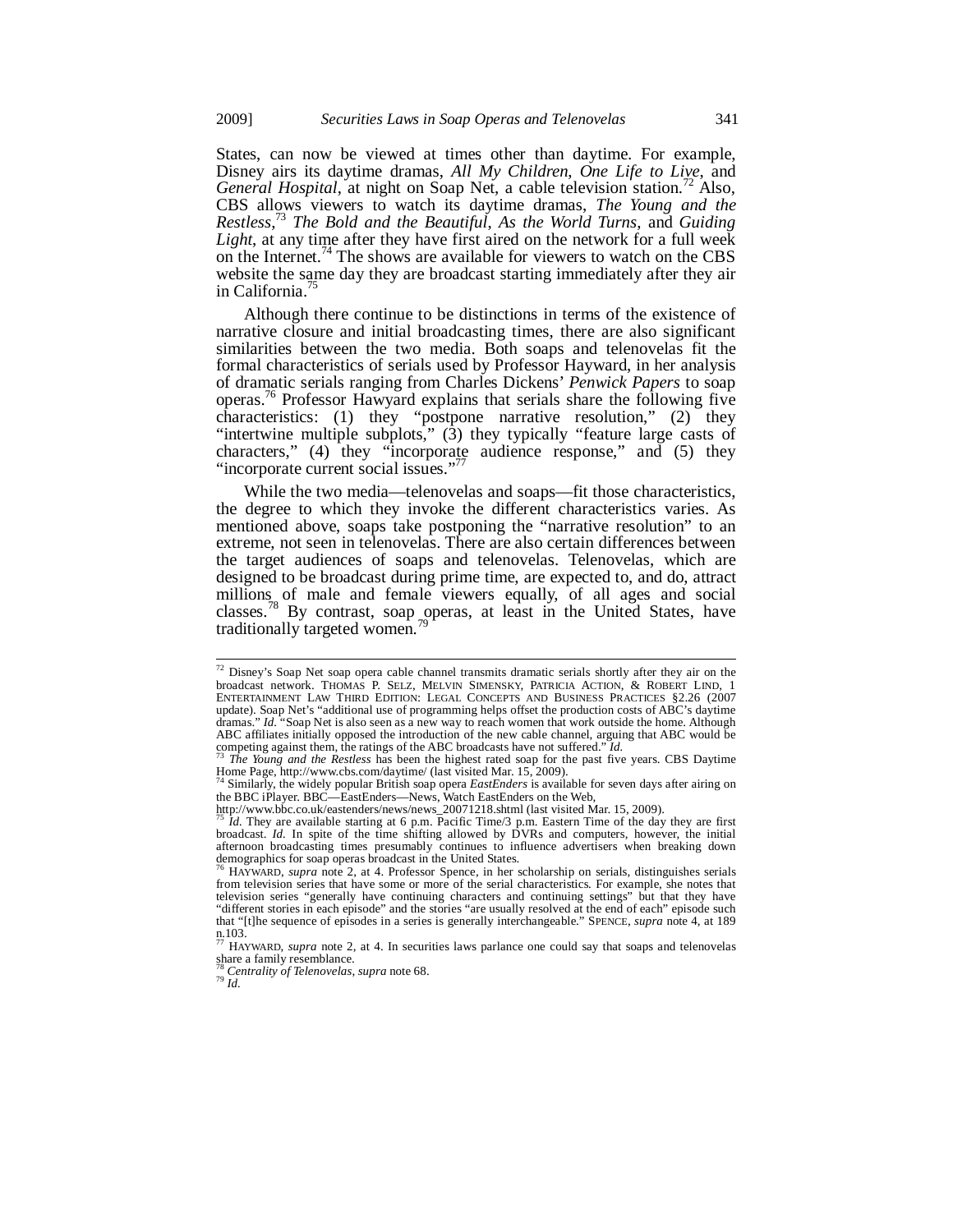Perhaps because of the target audiences, researchers have recognized that the soap opera genre in the United States has been "discriminated against primarily due to its association with female audiences." Interestingly, when scholars attempt to elevate the relevance of soap operas they sometimes do so by noting that more recent soap opera audiences include "businesspeople, professional athletes, retirees, and college students."<sup>81</sup> Even when the American Association of Law Schools ("AALS") Section on Legal Writing put on an otherwise intriguing panel presentation on the value of lawyers using narratives and suggesting increased teaching on the use of narrative, one of the presenters disparaged soap operas and soap opera viewers.<sup>82</sup> By contrast, Professor Spence, in her ethnographic study of soap opera audiences, refuses to accept what she refers to as such "displays of taste" or "the business of discriminating between approved pleasures and those considered more base" as a "manner of establishing a social distinction, of positioning oneself in a social hierarchy."<sup>83</sup>

Regardless of the target audience composition, however, it is clear that audience reaction is important to, and can affect, the narrative of both types of serials. The audience's power to affect the narrative development of telenovelas is freely acknowledged by their writers and producers. The narrative for a telenovela "undergoes changes based on the response of the audience."<sup>84</sup> This audience reaction for telenovelas is "assessed partly through audience polls, and partly through direct response of the viewers in letters and phone calls to the TV networks and especially to the actors."<sup>85</sup> When necessary to respond to audience preferences, "more chapters can be written where a popular character gets a more prominent role in the plot" or a telenovela could be "prolonged or cut short."86 This ability to change the story on a dime is available to telenovelas because the typical telenovela author is only fifteen to twenty chapters ahead of his audience. $87$  Often, the telenovela author writes the middle and final episodes of the narrative only after taking into account audience response.<sup>8</sup>

Soap operas in the United States also react to their audiences, but the audience's power to affect the storyline in soap operas is less clear and certainly less overt. Professor Hayward notes that soap opera producers do, however, "now work actively to determine audience desire, by means of

<sup>&</sup>lt;sup>80</sup> *Id.* Telenovelas have also been "devalued" by some. In the case of telenovelas the discrimination is based on "its class association that placed it in the realm of the popular." *Id.* 81 Rod Carveth, *Soap Operas*, *in PRIME TIME LAW: FICTIONAL TELEVISION AS LEGAL NARRATIVE 181* 

<sup>(</sup>Robert M. Jarvis & Paul R. Joseph eds., Carolina Academic Press 1998). That chapter has a terrifically funny description of the professionalism (or lack thereof) of soap opera lawyers, particularly of the lawyers on The Young and the Restless.<br>lawyers on The Young and the Restless.<br><sup>82</sup> Panel Discussion, Developing the 5th

 $518-19$  (2006).<br><sup>83</sup> SPENCE, *supra* note 4, at 182 n.14.

<sup>84</sup> SPENCE, *suppra* note 35, at 95.<br>
85 *Id.*<br>
86 *Id.*<br>
87 *Id.* 88 *Id.*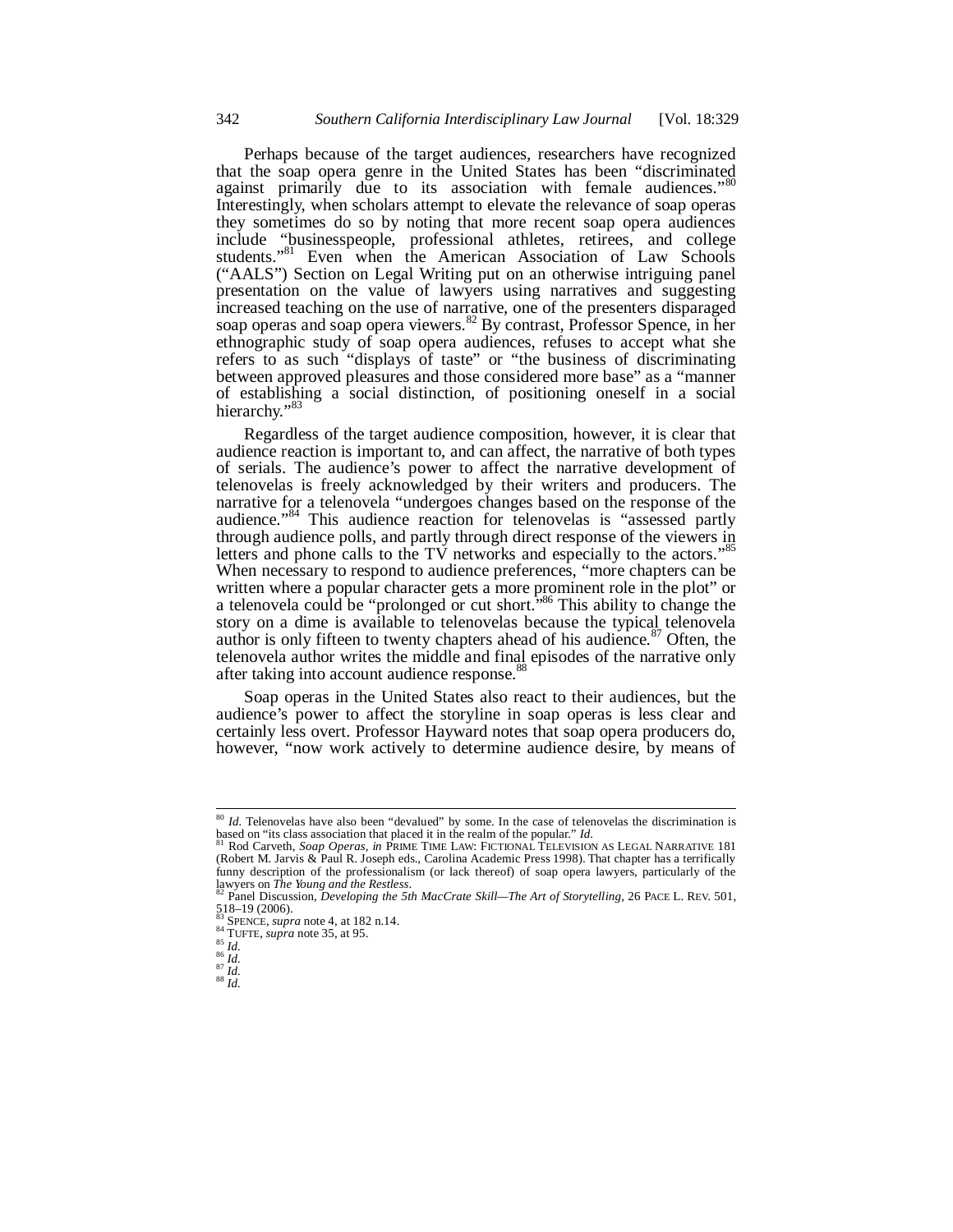focus groups, quantification and analysis of viewer mail, and other strategies."<sup>8</sup>

The narrative structure of both types of serials also fosters this sense of audience empowerment and interactivity. When the story arc involves legal issues, for example, audiences of melodramatic serials are often privy to flaws in the application or prosecution of the cases while the main characters are kept in the dark.<sup>90</sup> Also, audiences may be the only ones aware of the complexities of the facts or the laws. In some cases, the audience is aware of the actual culprit and knows the accused is innocent of the charge. $91$  In other instances, the audience knows that the accused is conceding guilt in order to protect another, typically a family member, who in turn may also actually be innocent. While sometimes the various characters learn of conflicting facts, often only the audience is given insight into the actual facts, even long after the story arc is over. In this way, the audience is similar to a narrator in a novel. Unlike the narrator, however, the audience learns through dialogue and by being present in various scenes, not generally by being privy to the thoughts of one or more of the characters. Sometimes, however, the soaps or the telenovelas allow the audience to reach almost that level of intimacy with a character by overhearing the character talking to herself or when watching the character's dreams.

The final factor Professor Hayward used to characterize serials is that they "incorporate social issues." This characteristic is found in both telenovelas and soap operas, although again in slightly differing degrees. Scholars have varying views as to both the effects of telenovelas and their ability to incorporate social context. On one end of the spectrum is the belief that the "telenovela is a mere showcase for 'bourgeois society' with the pernicious effect of mitigating—through the illusion of abundance—the unfilled material aspirations of its audience, all the while legitimating a way of life that takes consumerism to the extreme.<sup>"92</sup> On the other side of the continuum are scholars who contend that "the telenovela has created the space for critical-realist dramas whose narratives (and controversial issues such as, for instance, women's liberation, political corruption, and homosexuality), have called attention to actual conflicts and mobilized public opinion for social change."<sup>93</sup> This later group of scholars argues that "within certain limits, the telenovela is a vehicle of innovative, provocative and politically emancipatory popular culture rather than a mere instrument for the reproduction of capitalist ideology and consumer desires."<sup>94</sup>

<sup>89</sup> HAYWARD, *supra* note 2, at 20. In a recent interview with the staff of *Soap Opera Digest*, a magazine dedicated to American Soap Operas, ABC Daytime President Brian Fons explained that the character of Dixie in *All My Children* would reappear on the show (in the form of a ghost) to bring closure to a story arc, in part because the soaps' audience had reacted negatively to the character's sudden and undignified death. Mara Levinsky, *Heaven Sent: AMC's Dixie Returns on a Haunting Mission as ABC Seeks to Right a Storyline Wrong*, SOAP OPERA DIGEST, May 6, 2008, at 37.

<sup>&</sup>lt;sup>90</sup> SPENCE, *supra* note  $\bar{A}$ , at 111–13.<br><sup>92</sup> *Id.*<br><sup>92</sup> Centrality of Telenovelas, *supra* note 68.<br><sup>92</sup> *Id.* (citations omitted).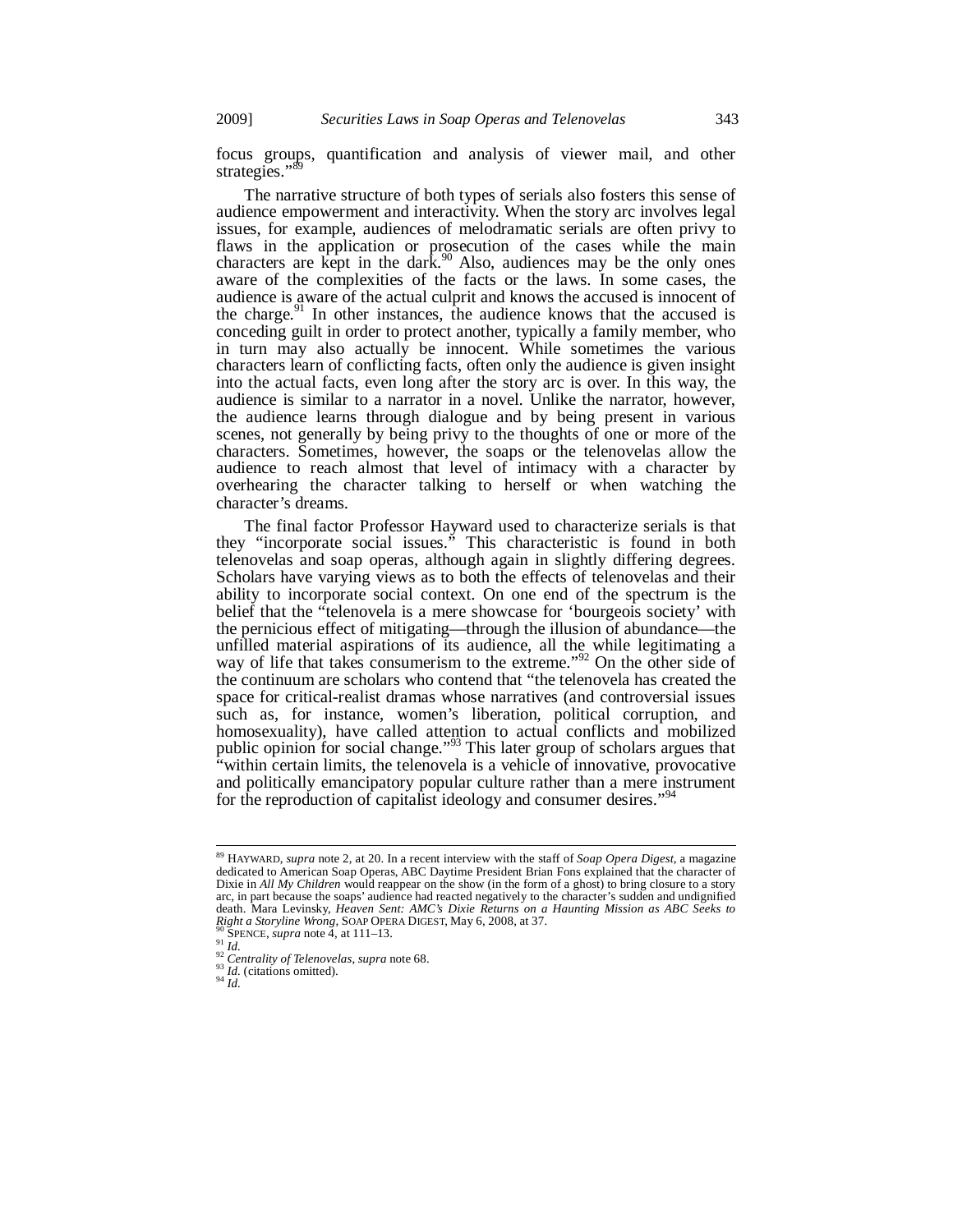With regard to soap operas, Professor Hayward found that serial history "from Dickens onward inscribes a narrative of the absence, elision, stereotypical inclusion, and gradual visibility of populations marginalized not only by gender but also by race, class, and sexual preference."<sup>95</sup> She then reasons that the soap opera version of serials with their "refusal of closure, recycling of characters and plots, and fluid construction of temporality allow them to explore shifting identities in ways not possible in more traditional narrative spaces."<sup>96</sup> Some, but not all, of those features, can be found in telenovelas, thus allowing telenovelas some of the same opportunities to explore social issues as soap operas.

Another, albeit more superficial, similarity between both types of serials is that they undeniably have a global reach. For more than thirty years, the United States and Latin American countries have exported their soap operas and telenovelas.  $97$  More than two billion people around the world are estimated to watch serials regularly.<sup>98</sup> For example, the soap opera, *The Bold and the Beautiful*, which is produced in the United States, is televised internationally and is estimated to reach 350 million households in over 100 countries.<sup>99</sup> Similarly, Latin American telenovelas are exported and viewed worldwide. When exported to Russia, the Mexican hit *Los Ricos Tambien Lloran (The Rich Also Cry*) became the country's top-rated show with more than 100 million fans.<sup>100</sup> In the United States, Latin American telenovelas have become top sellers on Spanish-language networks, which on occasion have even surpassed English-language networks in ratings in some major markets, such as Miami and Los Angeles.101 In the Baltic countries, Mexican telenovelas (such as *Simply Maria*) are very popular, second only to entertainment shows made in the United States.<sup>102</sup> Soap operas and telenovelas are no longer developed solely in North and South America.<sup>103</sup> In Asia, both Japan and South Korea are currently producing widely successful soap operas.<sup>104</sup> And, Syria and Jordan have produced various soaps operas, which have been broadly watched in Saudi Arabia, the Gulf States, and Iraq.105

<sup>&</sup>lt;sup>95</sup> HAYWARD, *supra* note 2, at 191.

<sup>&</sup>lt;sup>97</sup> HAYWARD, *supra* note 2, at 121.<br>
97 H.<br>
97 Ibsen Martínez, *Romancing the Globe*, FOREIGN POL'Y, Nov./Dec. 2005, at 48.<br>
98 Id.<br>
99 O'Leary et al., *supra* note 12, at 210.<br>
101 Martínez, *supra* note 97.<br>
102 KEVIN

STATES 158 (Greenwood Press 2006).<br><sup>103</sup> Martínez, *supra* note 97.<br><sup>104</sup> LEIPING BAO, *China, in* TEEN LIFE AROUND THE WORLD: TEEN LIFE IN ASIA 19, 29 (Judith J. Slater ed., Greenwood Press 2004).<br><sup>105</sup> JOHN A. SHOUP, CULTURE AND CUSTOMS OF THE MIDDLE EAST: CULTURE AND CUSTOMS OF JORDAN

<sup>51 (</sup>Greenwood Press 2007).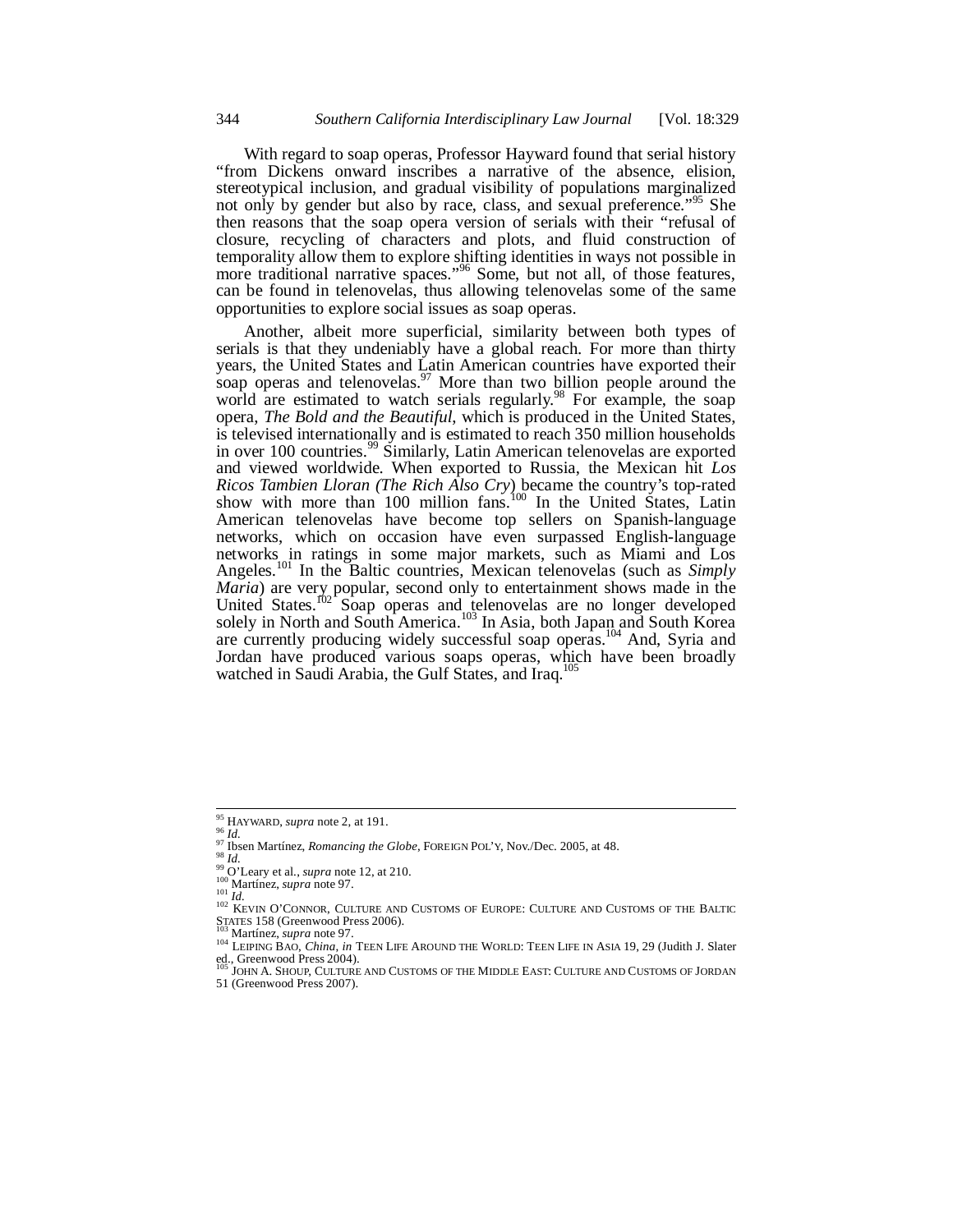# IV. FINANCIAL FRAUD IN SERIALS

#### A. INSIDER TRADING AND *ALL MY CHILDREN*

Securities issues, when they arise in soap operas and telenovelas, are often handled inventively in the story arcs. Unlike certain legal issues which are inherently melodramatic—such as murders and courtroom trials—securities law issues tend to demand more nuanced storylines and character development in order to engage the audience. Accordingly, securities issues are often well developed in the narratives.

Erica Kane's securities law story arc is illustrative. In Erica's insider trading case, the audience is aware of most of the basic facts. Through dialogue, the audience discovers that Adam Chandler, the former CEO and founder of Chandler Enterprises, has tipped off Erica, one of his ex-wives, that he is about to reacquire Chandler Enterprises. Armed with that information, Erica purchases shares in Chandler Enterprises. Shortly after her purchase, Adam reacquires the company and its stock price surges. Erica later sells her newly acquired shares and makes a profit of about \$500,000. Ambivalence towards these insider trading laws, however, is evident in much of the way the soap opera develops the story.

For example, Erica is arrested in front of a live audience while she is hosting a charity fundraiser for women's heart health.<sup>106</sup> She is not offered the opportunity to turn herself in or to be arrested in her office or home. In addition, the audience is well aware that the U.S. Attorney spearheading Erica's criminal prosecution is seeking to become a U.S. Senator and thus may be politically motivated. Also, the tipper, Adam Chandler, is not charged or, it appears, even seriously investigated.<sup>107</sup> In fact, when Erica confronts Adam about this irony, his disregard for the legal system in this area is exposed. The following exchange between the two business moguls, Erica, the tippee, and Adam, the tipper, which occurs shortly after Erica's arrest, is telling.

*Erica: This is all your fault.* 

*Adam: Wha—well, I don't know how you can say that. I'm not the one who got arrested for insider trading.* 

*Erica: Of Chandler stock.* 

j

*Adam: Well, of course, that's just a technicality. It had to be somebody's.* 

*Erica: Adam, you told me that you were going to get back Chandler Enterprises.* 

<sup>106</sup> Interestingly, this charity function is part of a product placement story arc involving Campbell's Soup and Prego's spaghetti sauce.<br><sup>107</sup> Very generally, the person transferring the material nonpublic information is referred to as the tipper.

The recipient is referred to as the tippee.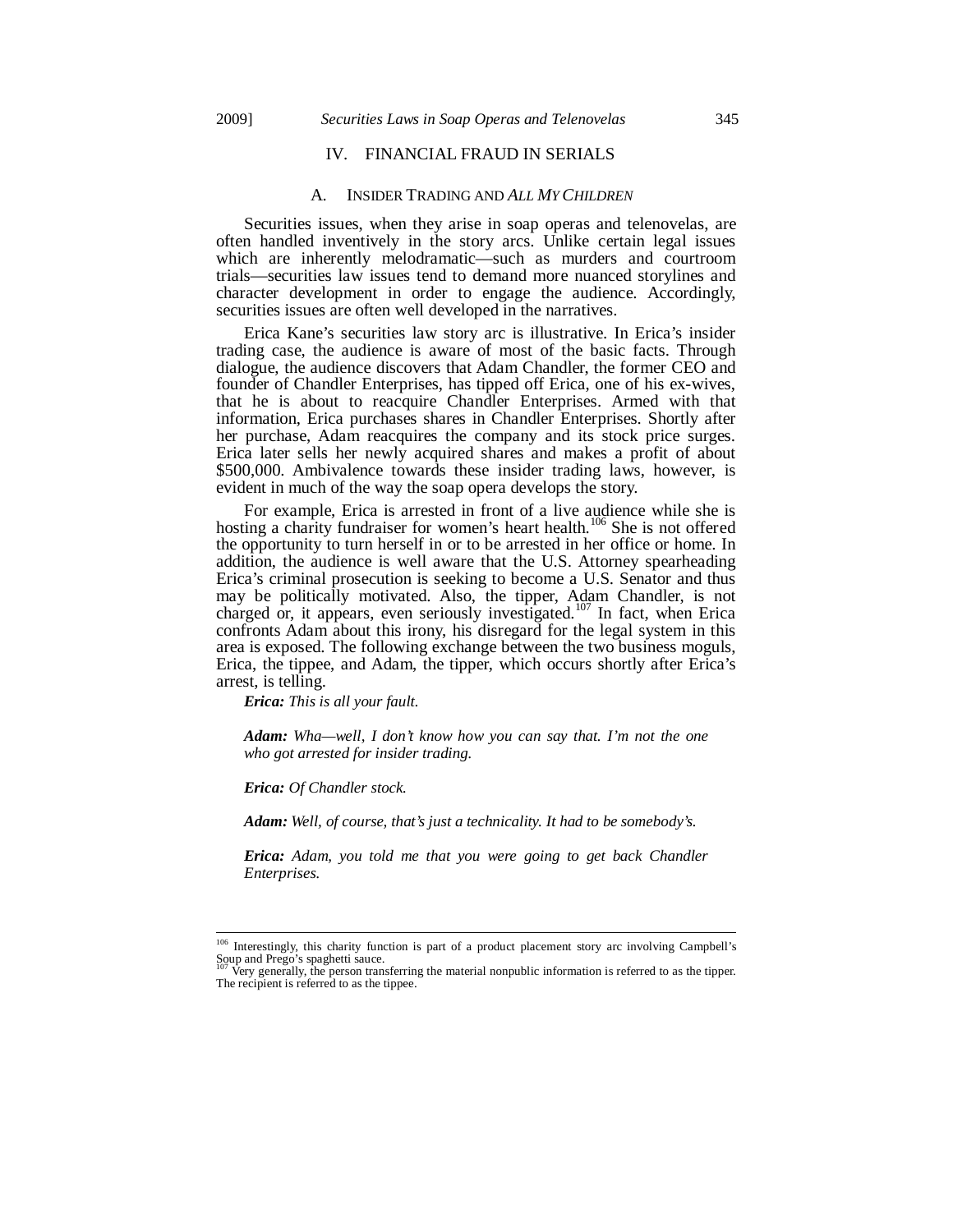*Adam: Well, I was*— *it was a friendly conversation. I didn't tell you to go out and buy some.* 

*Erica: I know. I know*— *that's what I told them. Well, what was I supposed to do with that information?* 

*Adam: Darling, you should've done what I would've done in that situation. What you do is find a third party. One of your worker bees or some distant relative who can funnel it back to you later on, you see. That's*—*that's Business 101, Erica, my dear.* 

*Erica: That is*—*that is shady business.* 

*Adam: Well, I'm not the one who got arrested.* 

*Erica: Adam, this is serious. This is my life we're talking about. I could go to prison for five years or more. So what are you going to do about it?*<sup>108</sup>

Adam Chandler's quip about "Business 101" in this excerpt suggests that he believes that Erica's true failure was having her trades discovered. He also cynically implies that she only got caught because she bought the stocks herself after his tip. He appears surprised that she did not engage in what he suggests is a typical subterfuge and use an accomplice to purchase the shares on her behalf. This cynicism is somewhat countered during Erica's arrest when two supporting characters, Ava and Amanda, are overheard discussing Erica's plight. Ava suggests that Erica will get away with it because she is rich and rich people can buy their "way out of anything."109 Amanda, in a nod to current events, responds quickly: "Not necessarily. Hello? Does the name Martha Stewart mean anything to you?"110

Shortly after this scene, Erica decides not to fight the charges and instead decides to plead guilty to one count of insider trading in exchange for the U.S. Attorney's recommendation of a six month prison term. Her son-in-law, Zach Slatter, questions her motives. He asks whether she is pleading guilty solely to deny the U.S. Attorney a chance to obtain publicity through her high profile trial. Erica hides her fears and blithely states of her upcoming prison stint: "Actually, what I think is this is going to be a really fascinating experience. I mean, think of all the stories I'm going to come away with—I'm going to a federal prison for women. Imagine—imagine the interesting stories I'm going to hear."<sup>111</sup>

Despite Erica's casualness in that scene and the tipper, Adam Chandler's, cynicism, insider trading is not portrayed as a victimless crime in the *All My Children* story arc. There is a disquieting scene shortly after Erica is released on bail and before she pleads guilty. Erica is seen leaving

<sup>&</sup>lt;sup>108</sup> *All My Children* (ABC television broadcast Feb. 28, 2008).<br><sup>109</sup> *All My Children* (ABC television broadcast Feb. 19, 2008).<br><sup>111</sup> *All My Children* (ABC television broadcast Mar. 5, 2008).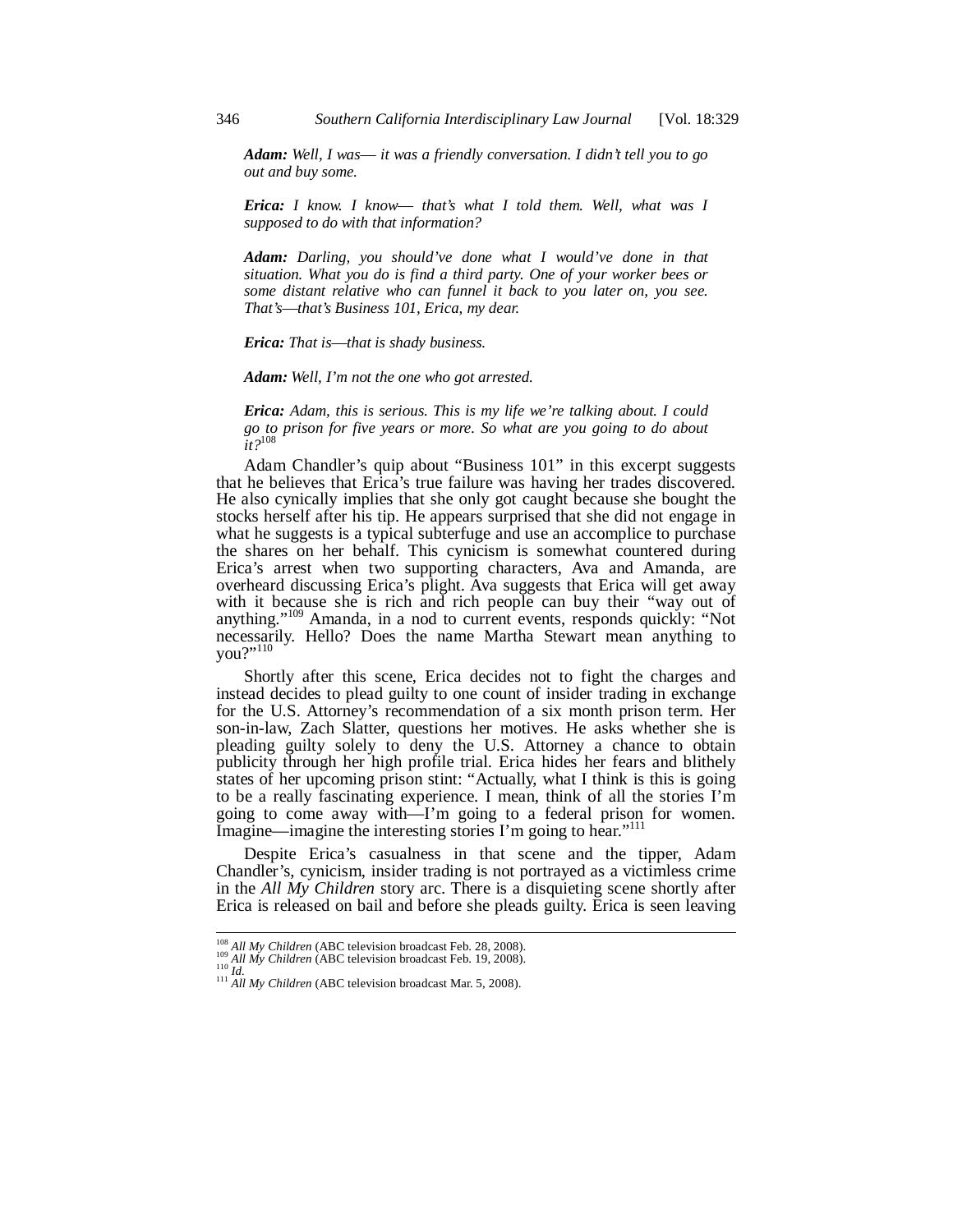a restaurant with her son-in-law, when she is stopped by a stranger, a woman. The stranger, who looks very distressed, calls out to Erica. When the son-in-law protectively steps in and asks if he can help, the stranger says with contempt, "Maybe you can tell your friend there what she did really stinks. She should get six years, not six months."<sup>112</sup> This outburst clearly unnerves Erica who starts to comprehend the gravity of her situation. The audience learns how this is affecting Erica by being privy to one of her nightmares.<sup>113</sup>

Moreover, the government's concerns regarding the ramifications of insider trading are developed further in the following exchange between the U.S. Attorney, Samuel Woods, and Erica's attorney, Jack Montgomery. Jack is trying to convince Samuel to reduce the prison time in Erica's plea agreement:

*Samuel: Erica Kane committed a crime, Jack.* 

*Jack: Yes, she did, and nobody denies that, including Erica.* 

*Samuel: But she's not admitting to the fallout, the effect of it, the*  residuals. When Erica Kane makes an inside trade and makes a lot of *money, you know what happens? People lose money. People that don't have lot of money are losing college funds, losing their life savings*—*all of it, gone.* 

*Jack: Sam, Sam, you know what? I wasn't born yesterday, and I've heard your speeches.* 

*Samuel: This is real life, it's not a speech.* 

*Jack: I understand you're all for the little guy. And you know what? Good for you. I'm behind you 100 percent, but here's what you can't do, what you must not do, and that's set yourself up to play God.* 

*Samuel: And I would never do that. And I take that accusation seriously.* 

*Jack: Good, you should, because I'm being serious. I see what you do, Sam. I see what you do. You look at the crime, you look at who committed it. By God, if that person is rich and powerful, whoa, the price goes up, doesn't it?* 

*Samuel: And if they're rich and powerful, you know what? They can afford a guy like you and a guy like me.*<sup>114</sup>

The drama is further heightened, and the seriousness of her plight emphasized, in the next episode when Erica is in the courtroom to plead guilty. The Judge admonishes that violation of the securities laws must

j

<sup>&</sup>lt;sup>112</sup> *Id.*<br><sup>113</sup> As mentioned above, allowing the audience into the character's thoughts through dreams is a tool<br>used in serials to empower the audience.<br><sup>114</sup> *All My Children* (ABC television broadcast Mar. 13, 2008).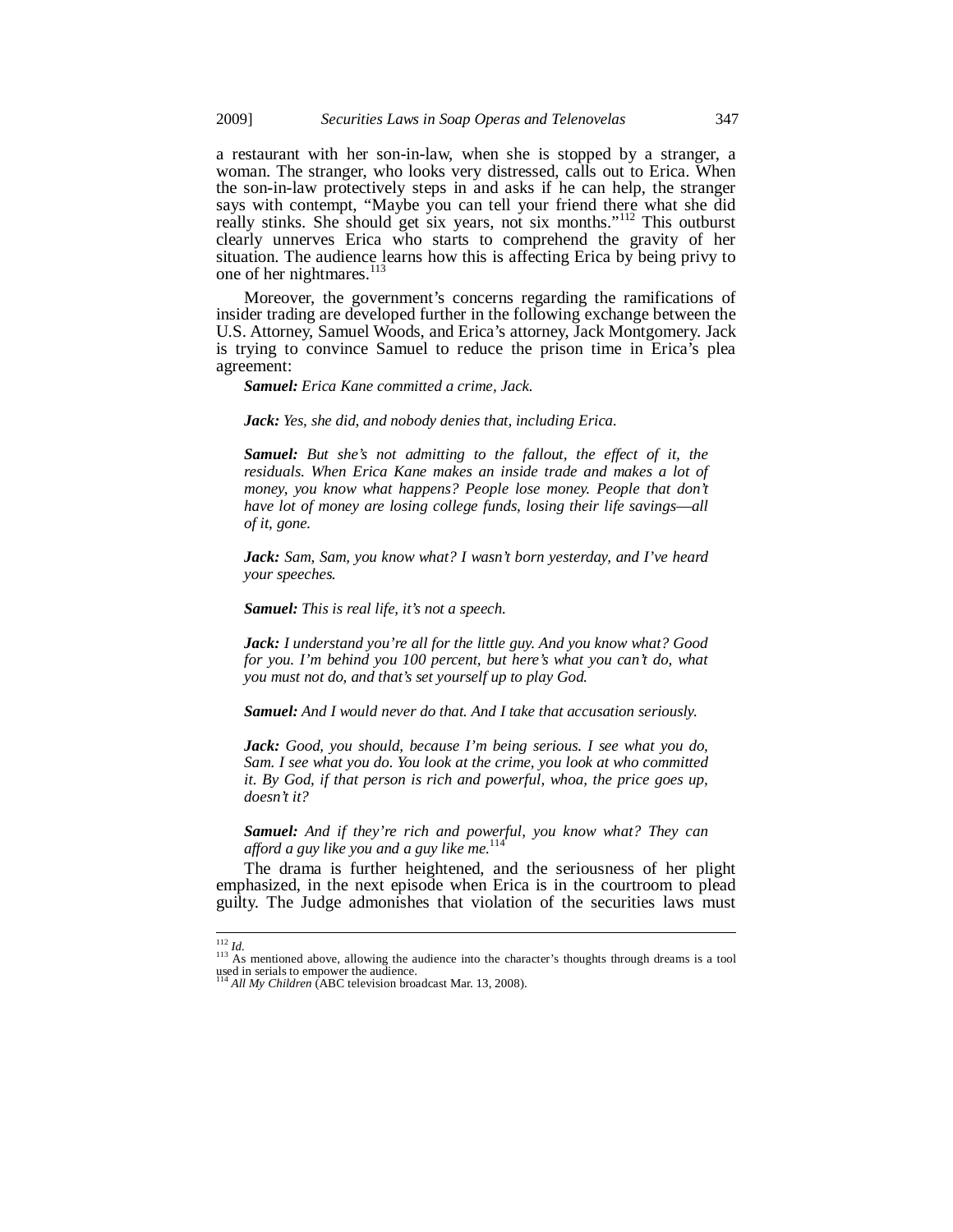have significant consequences. He states that he is not pleased with, and might not accept, the six months plea bargain arrangement between the prosecutor's office and Erica's attorney. Upon hearing outcry from both sides, the Judge reminds the parties that he is not bound by the prosecutor's recommendations and suggests that perhaps an eighteen months prison sentence might be more appropriate than a six months sentence in these circumstances.115 Only after Erica's detailed and contrite statement accepting responsibility does the Judge agree to accept the six months plea bargain.<sup>116</sup> The sentence imposed is a "five million dollar fine, two years of community service, and six months in prison," with "time to be served in a federal penitentiary."<sup>117</sup>

Viewers learn, for better or worse, from these images in serials. These images influence how viewers think and act in relation to the legal system, including the part of the legal system which is the culture of securities laws. What are these images of Erica's insider trading story depicting about the securities laws? How accurate are the portrayals of the securities issues? What are they demonstrating about how those laws are enforced? When, for example, the prosecutor admonishes Erica's defense attorney and states that Erica's insider trading causes people to lose money and that "people," including those "[who] don't have lot of money, are losing college funds, losing their life savings—all of it, gone,"<sup>118</sup> which "people" is he referring to? And, when Erica's defense attorney retorts that the prosecutor need not make self-righteous speeches and suggests that the prosecution was driven by a desire for publicity, which version resonates?

The prosecutor could be suggesting that the "people" who are harmed by Erica's insider trading are those who sold their shares to Erica (albeit indirectly in the market) at a lower price than the shares fetched immediately after the takeover. Presumably, since Erica was purchasing her shares on the open market, her substantial purchases were driving up, at least slightly, the price for the shares of the target company. Those shareholders who were induced to sell and who only sold their shares because of the slight uptick in price from Erica's purchases, and who otherwise would not have sold their shares that day, were harmed. Those selling shareholders did not get to benefit from the huge surge in value attributable to Adam Chandler's takeover of the company.<sup>119</sup> Are these people "losing college funds," as suggested by the prosecutor? That part may well be a stretch. However, those sellers do lose the opportunity to profit from the takeover of the company whose shares they had held until Erica started purchasing shares while armed with the inside information of Adam's impending takeover. Also, the acquiring company would presumably have to pay a slightly higher price for the shares of the target

<sup>&</sup>lt;sup>115</sup> All My Children (ABC television broadcast Mar. 14, 2008).

<sup>&</sup>lt;sup>116</sup> Her contrition is clear from the statement. However, it is unlikely that her allocution would have been accepted, because she does not admit to scienter. See discussion of the elements of insider trading

below.<br><sup>117</sup> All My Children (ABC television broadcast Mar. 14, 2008).<br><sup>118</sup> All My Children (ABC television broadcast Mar. 13, 2008).

<sup>&</sup>lt;sup>119</sup> The audience is told of the surge in the stocks after Adam Chandler's takeover in a scene between Erica and her attorney. *All My Children* (ABC television broadcast Feb. 26, 2008).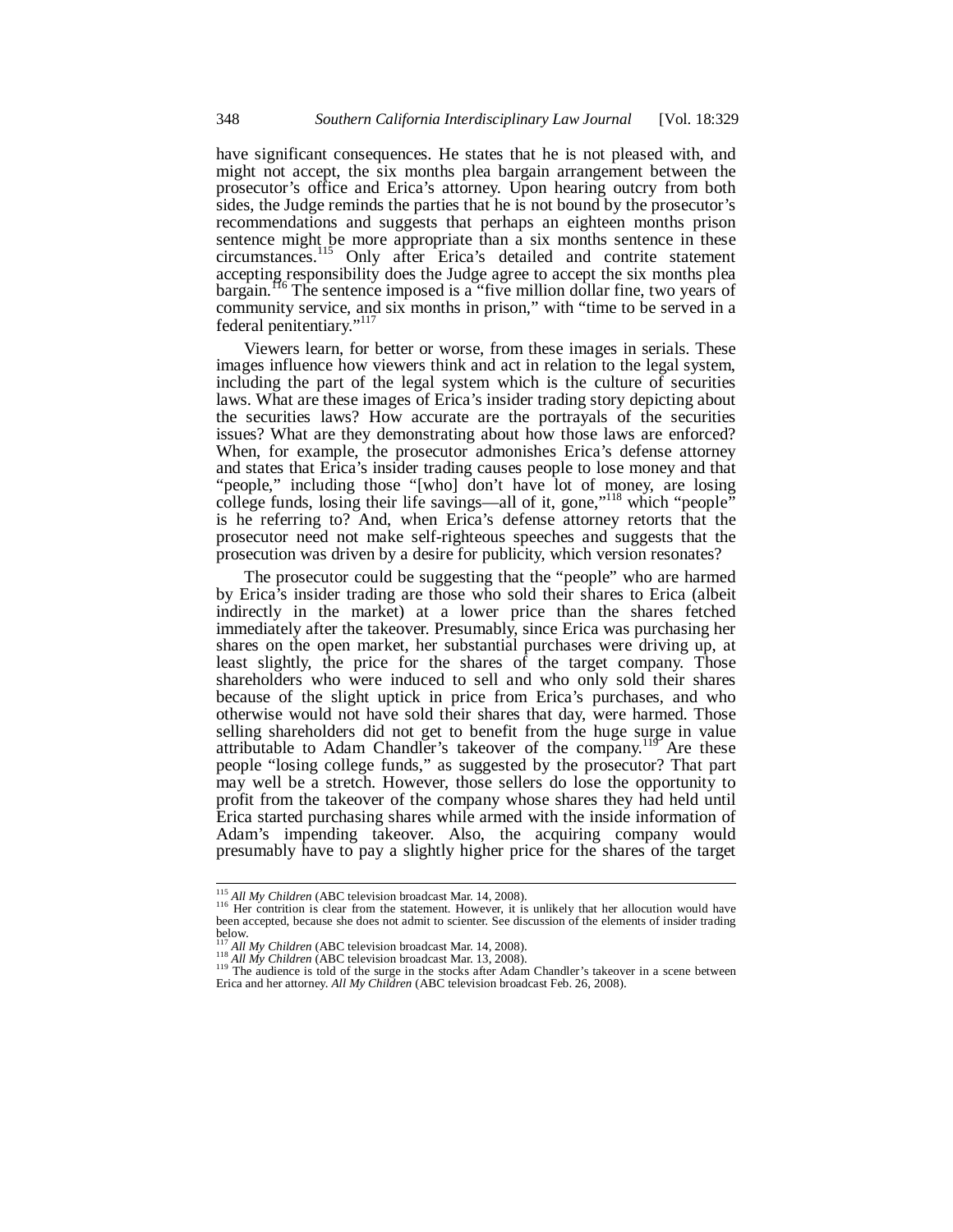company—if Erica's pre-public purchases in the stock caused an uptick in their price.

Another reading of the "people" who the prosecutor suggests are harmed is much more expansive. The prosecutor might well be referring not just to those harmed directly by Erica's insider trading, or even by generic insider trading, but also to all those investors who suffer losses due to securities fraud in general. The popular culture has, of course, absorbed the Enron debacle. Enron brought home the idea that securities fraud could wipe out retirement accounts and, as the prosecutor in the story arc states, "college funds" and "life savings." The serial's use of insider trading, which is relatively easier to explain to the public than massive accounting fraud, may simply be a mechanism to conjure up visions of how securities fraud can devastate lives of regular "people." Perhaps these are then the "people" whose investments, either directly or through retirement accounts, are lost or diminished by securities fraud and illegal informational asymmetry. The prosecutor in the scene might also be referring generally to the drops in value due to diminished investor confidence in the integrity of the system when securities fraud goes unpunished.

Rather than exploring further the ramifications of Erica's insider trading on the markets and on the selling shareholders, it is helpful to examine whether the facts in the storyline add up to insider trading. There are two theories of insider trading deemed to be prohibited by Section 10(b) of the Securities Exchange Act of 1934 ("Exchange Act") and Rule 10b-5 thereunder. The classical theory of insider trading prohibits the purchase or sale of a security of a company on the basis of material nonpublic information about that security or company, in breach of a duty of trust or confidence that is owed directly, indirectly, or derivatively, to the *company* or the *shareholders* of that company.120 Thus, under the classical theory, a corporate insider or temporary insider (i.e., underwriter, attorney, or accountant working on behalf of the company) cannot trade while in possession of material nonpublic information regarding that company or its securities.<sup>121</sup> The other theory of insider trading is referred to as the misappropriation theory.<sup>122</sup> The misappropriation theory prohibits the purchase or sale of a security of a company on the basis of material nonpublic information, in breach of a duty of trust or confidence that is<br>
nowed directly indirectly or derivatively to the seying of the information <sup>123</sup> owed directly, indirectly, or derivatively, to the *source of the information*.

In the movie *The Big Chill*, referred to above, the tipper, played by Kevin Kline, was the president of the target company whose shares were purchased on the basis of material nonpublic information about an impending takeover of his company. Kline's character, as the president of the company, was clearly an insider of the company and his tip and the subsequent trades based on that information were violations of the classical insider trading theory.124 By contrast, in Erica Kane's *All My Children* 

<sup>&</sup>lt;sup>120</sup> United States v. O'Hagan, 521 U.S. 642, 643 (1997).<br><sup>121</sup> Chiarella v. United States, 445 U.S. 222, 228–30 (1980).<br><sup>122</sup> O'Hagan, 521 U.S. at 643.<br><sup>124</sup> See below for a discussion of tipper/tippee liability.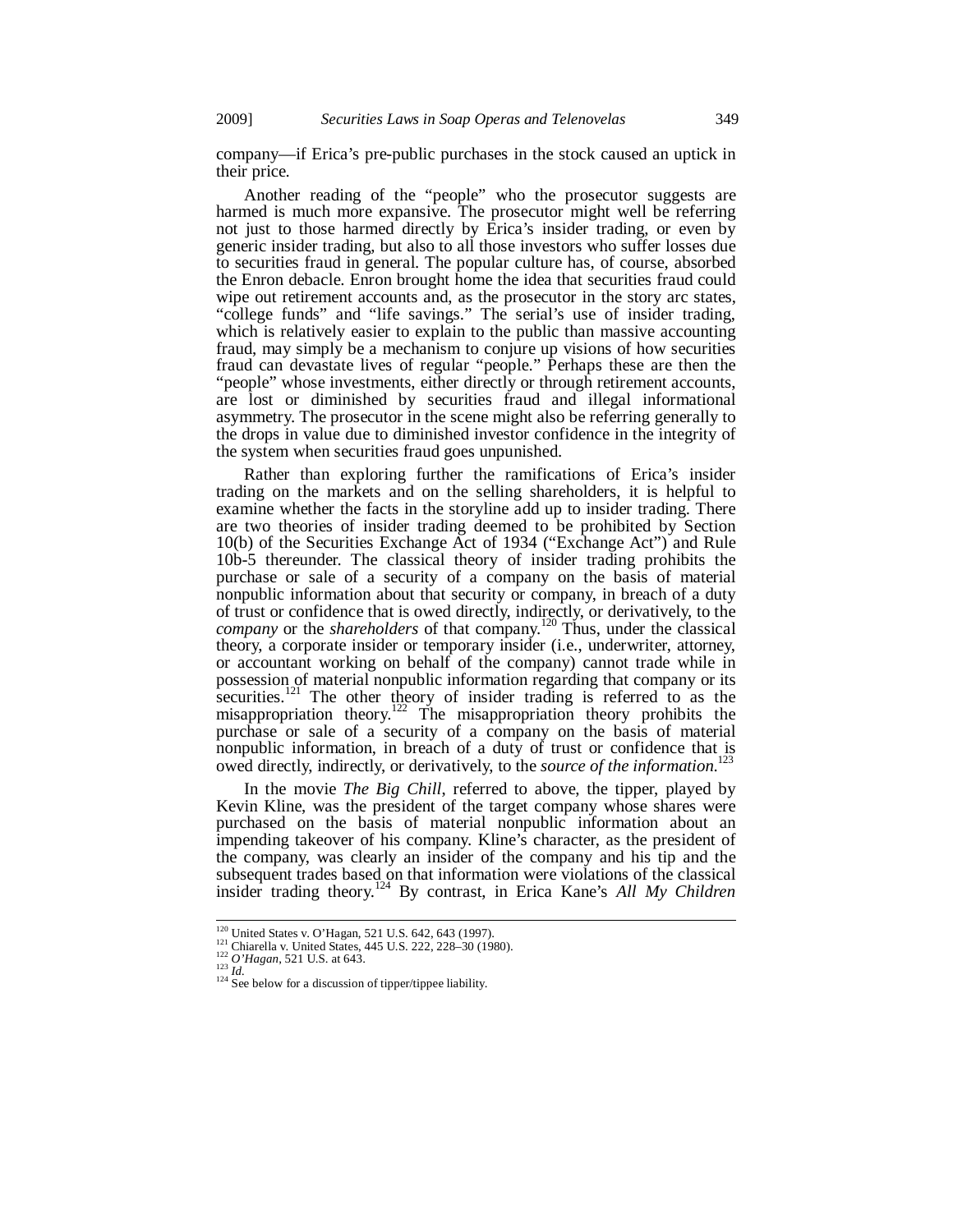storyline, the tipper, Adam, is not an insider, or a temporary insider of the company whose shares are purchased.<sup>125</sup> Rather, Adam appears to own the acquiring company. Since he is not an insider of the company whose shares Erica purchased, the classical theory does not apply. Instead, the misappropriation theory would be the applicable theory.

Unfortunately for this Article (but perhaps not for the soap opera audiences in terms of the pace of the story), Erica pled guilty to insider trading instead of mounting a defense. Thus, the story arc never required the government to develop all the elements of tippee liability under a misappropriation based insider trading case. Would the prosecutor have been able to make the case?

It appears that if the government had gone to trial, it would have been able to prove that the nonpublic information about the takeover was "material." The Supreme Court in *TSC Industries, Inc. v. Northway, Inc.*,<sup>126</sup> explained that information is "material" when there is a "substantial likelihood that the disclosure of the omitted fact would have been viewed by the reasonable investor as having significantly altered the 'total mix' of information made available."127 In *Basic Inc. v. Levinson*, the Supreme Court cited the *TSC Industries* formulation of materiality in the context of a takeover.<sup>128</sup> In the *All My Children* storyline, the target company, Chandler Enterprises, which had been moribund without Adam in charge, was about to be reacquired by Adam, the one person who had run it very successfully for decades. In addition, the share price of the target company stock sharply increased after the takeover. Materiality of the information can be demonstrated by market reaction following public disclosure of the information.<sup>129</sup> While the audience is not apprised of the price of the shares before and after the acquisition, it is clear that Erica's purchase and quick sale of the shares shortly after the takeover netted her a profit of \$500,000. Thus, the government would most likely have been able to demonstrate the materiality of the nonpublic information.

Also, the government would likely have been able to show that Erica purchased the securities of the target company "on the basis of" the material nonpublic information she received about Adam's impending takeover. Rule 10b5-1 provides that an individual's purchase is "on the basis of" material nonpublic information when the individual was "aware of the material nonpublic information when the person made the purchase."130 Adam, the source of the information, who was not charged by the prosecutor, appeared to be somewhat cooperating with the government

<sup>&</sup>lt;sup>125</sup> The story is slightly vague on how Adam is taking over the target company, Chandler Enterprises. It is clear, however, that Adam is, at the time of the takeover, no longer an officer, director, or otherwise involved in the target company. Adam had been the original founder of the target and was a former director and officer. If his nonpublic material information had been acquired while he was an insider, even if he had already left at the time of the trades, the trades would still be deemed a violation of the classical theory of insider trading. In this case, however, Adam's information was not obtained while he was an insider.<br><sup>126</sup> 426 U.S. 438 (1976).

<sup>127</sup> *Id.* at 449.<br>
<sup>128</sup> 485 U.S. 224, 231–32 (1988).<br>
<sup>129</sup> *Id.* 130 17 C.F.R. § 240.10b5-1.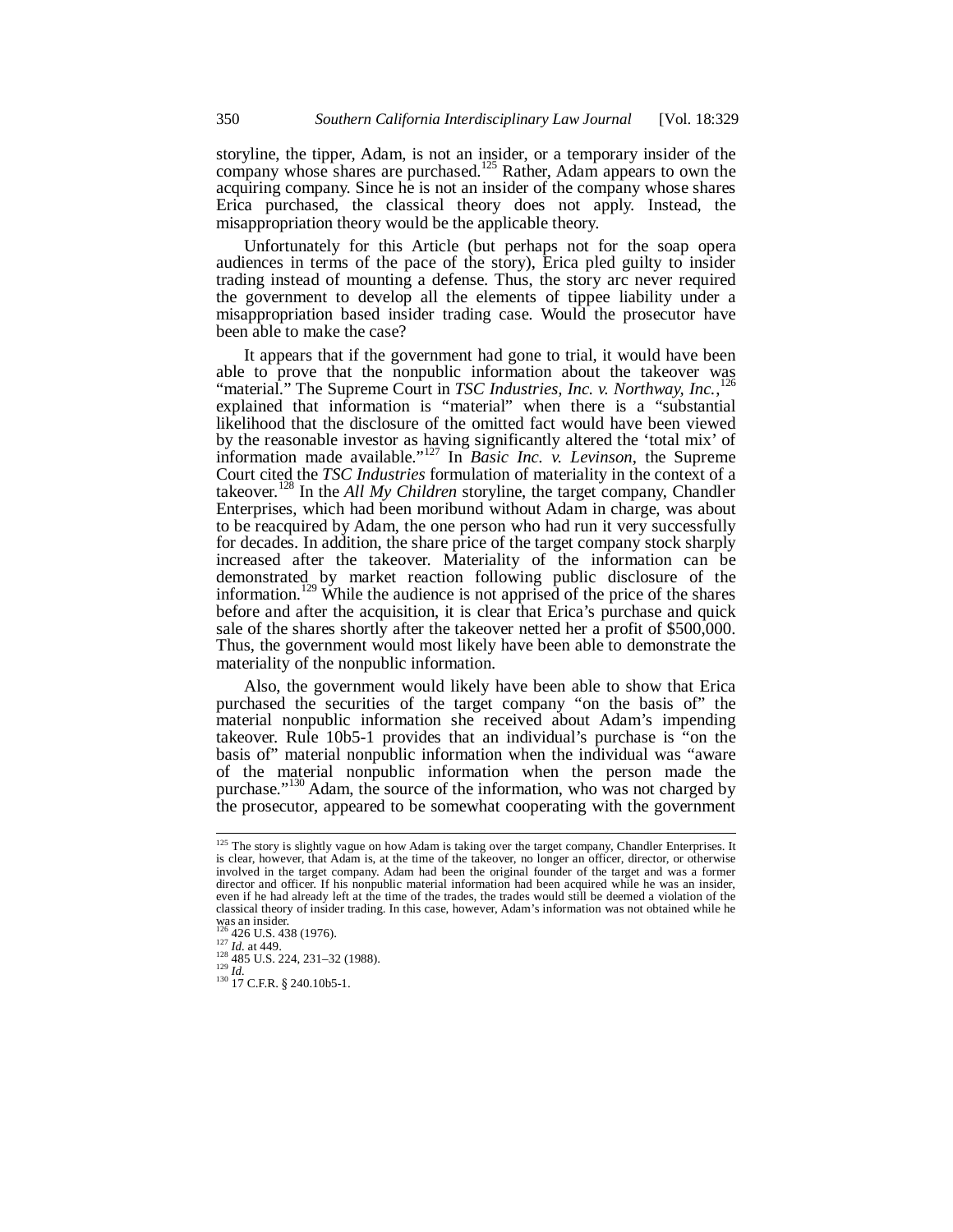and may even have been willing to testify as to his conversation with Erica before the takeover. Also, in insider trading cases, circumstantial evidence such as timing and opportunity for such communications between the tipper and tippee could suffice to show awareness.<sup>131</sup>

In addition, the government would also have to prove that Erica, the individual charged, acted with the requisite scienter. *All My Children* takes place in the fictional town of Pine Valley, located in Pennsylvania. The Third Circuit has found that recklessness amounts to scienter.<sup>132</sup> Generally, when dealing with tippee liability, the requisite mental state may be found when the tippee "knew," or "should have known," or perhaps even "consciously avoided" knowing that she was trading on improperly divulged nonpublic information.<sup>133</sup> In light of the circumstances developed in the storyline, it would probably have been relatively easy for the prosecution to show that Erica "knew" or at the least "should have known" that Adam's information was nonpublic when she traded. Here, however, the images portrayed on the show regarding her mental state are somewhat problematic. Recall that Erica did not plead innocent and challenge the prosecutor's insider trading case against her. Rather, in the storyline, Erica pled guilty to insider trading. In Erica's allocution, where she convinced the judge that she felt remorse for her actions, she failed to acknowledge that she had acted with scienter. Erica stated that it was "important to me that you know how truly sorry I am for my seemingly cavalier *but completely unintentional advantage* that I took of the market system for financial gain."134 Would a judge accept such an allocution? Or, would the judge have insisted on some acknowledgment of at the least a "conscience avoidance" that she had traded on the material nonpublic information?

The rest of the case is slightly more challenging, not because of any failings in the soap opera's portrayal, but rather because of the fact that some of the securities laws here have been unnecessarily muddled.<sup>1</sup> Beyond "materiality," "on the basis of," and "scienter," what additional elements are required in a misappropriation case when the source of the information is not liable? Two issues need to be addressed. First, under the misappropriation theory, must a tippee's liability be "derivative"? $136$  If it must, and if Erica is a tippee, in order for her to be liable would the prosecution also have to show that Adam, the tipper, was liable for insider trading? Or could Erica, as the tippee, be liable, even if the tipper is not? In other words, what does the term "derivative" mean in this context?

<sup>&</sup>lt;sup>131</sup> SEC v. Warde, 151 F.3d 42, 47-48 (2d Cir. 1998).

<sup>132</sup> SEC v. Warde, 151 F.3d 42,  $\pm$ 7–6 (2d Cir. 1992). 182 (3d Cir. 2000).<br>
133 SEC v. Infinity Group Co., 212 F.3d 191, 192 (3d Cir. 2000). 1068) (finding tippee liability where the source the source the Source was divul defendants made a conscious and deliberate choice not to find out whether the source was divulging material nonpublic information in breach of a fiduciary duty).

<sup>&</sup>lt;sup>134</sup> *All My Children* (ABC television broadcast Mar. 14, 2008).<br><sup>135</sup> Admittedly, there can be a stealth aspect to combining securities law and popular culture analysis. Critical evaluation interspersed within popular culture study may be more palatable than more direct critiques of the law. Covertness is not intended in this Article, however. 136 Dirks v. SEC, 463 U.S. 646, 659 (1983) (involving the classical theory, the Supreme Court stating

that a tippee's liability is derivative).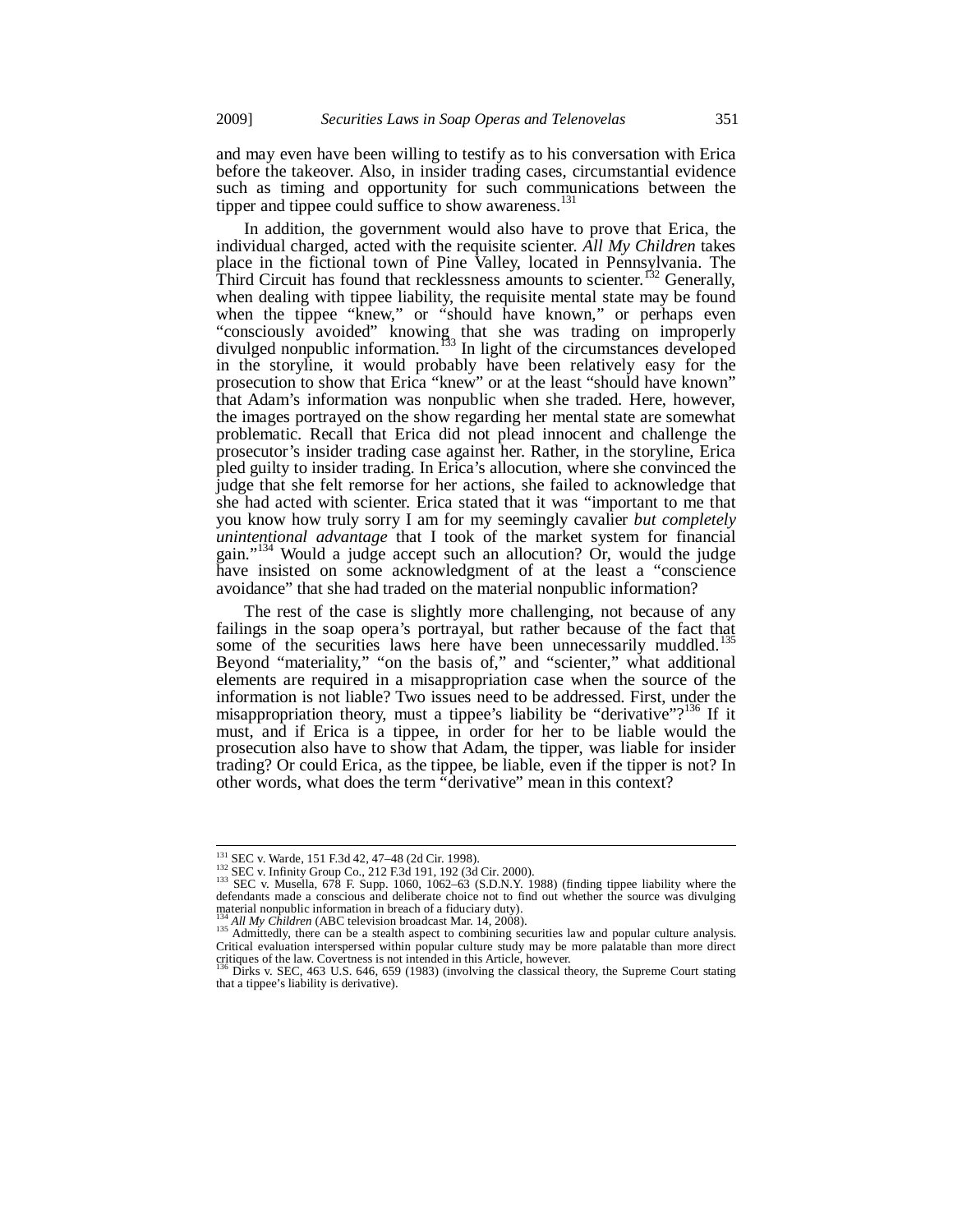A second but related issue in misappropriation-based tippee cases is whether the tipper must have personally benefited from the tip.<sup>137</sup> One reason for the confusion on both these issues is a practical one. In most cases of tippee liability, the tipper is also liable. Thus, when assessing the liability of the tippee, the issue of whether the tipper is liable is rarely developed.<sup>138</sup> The cases usually only note in passing that the tipper breached a fiduciary duty to the source of the information and then go on to analyze the tippee's liability based on the "knew" or "should have known" requirements. Similarly, the "personal benefit" analysis is relatively easily met in light of the Supreme Court's recognition in *Dirks v. SEC* that a gift of a tip is also a personal benefit.<sup>139</sup> The Court noted that a gift of a tip is substantively equivalent to a direct trade by the tipper followed by a gift of the proceeds to the tippee. $140$  Thus, the personal benefit element, while often discussed, is rarely an impediment to the government's case.

With regard to the issue of derivative liability, what happens when the tipper is not liable? Could the tippee still be liable? One way to analyze this question is to examine, under the facts in the storyline, what the result would have been if the government had charged Adam, the tipper. Would Adam have been liable? Adam was not an insider, or temporary insider, of the target company whose shares were traded. Thus, he owed no duty to the target company or to its shareholders. As noted though, the theory involved in the storyline is not the classical theory of insider trading, but rather the misappropriation theory. To be liable under the misappropriation theory, Adam must have misappropriated the information by breaching a fiduciary duty to the "source of the information." Although the storyline is somewhat unclear as to how precisely Adam is acquiring the target, Adam appears to be the chief executive officer and major shareholder of an unnamed acquiring corporation. Thus, Adam would appear to be breaching a fiduciary duty to the acquiring corporation, the "source of the information," by tipping Erica.

What if, however, Adam had been charged as the tipper, but somehow had not been found liable, because, for example, a jury did not believe he had acted with scienter? For example, what if Adam did not believe that Erica would trade or tip based on his sharing confidential nonpublic information with her and he was instead just negligent in confiding in her? In that case, could Erica, as his tippee, be liable if a tippee's liability is "derivative" of the tipper's? Guidance on this can be found in the Seventh Circuit case of *U.S. v. Evans*, albeit a case involving the classical theory.<sup>141</sup> In that case, the court analyzes *Dirks* in some depth, instead of simply quoting its more famous passages, and, in so doing, provides a refreshingly clear explanation of tippee liability.

 $137$  *Id.* at 662.<br><sup>138</sup> United States v. Evans, 486 F.3d 315, 323 (7th Cir. 2007) ("It may be the rare case where the tipper is acquitted and yet the relationship between the tipper and the tippee is such that the tippe prosecuted for acting upon the tipper's breach.").<br><sup>139</sup> Dirks, 463 U.S. at 664.

<sup>139</sup> *Dirks*, 463 U.S. at 664. 140 *Id.* <sup>141</sup> *Evans*, 486 F.3d 315.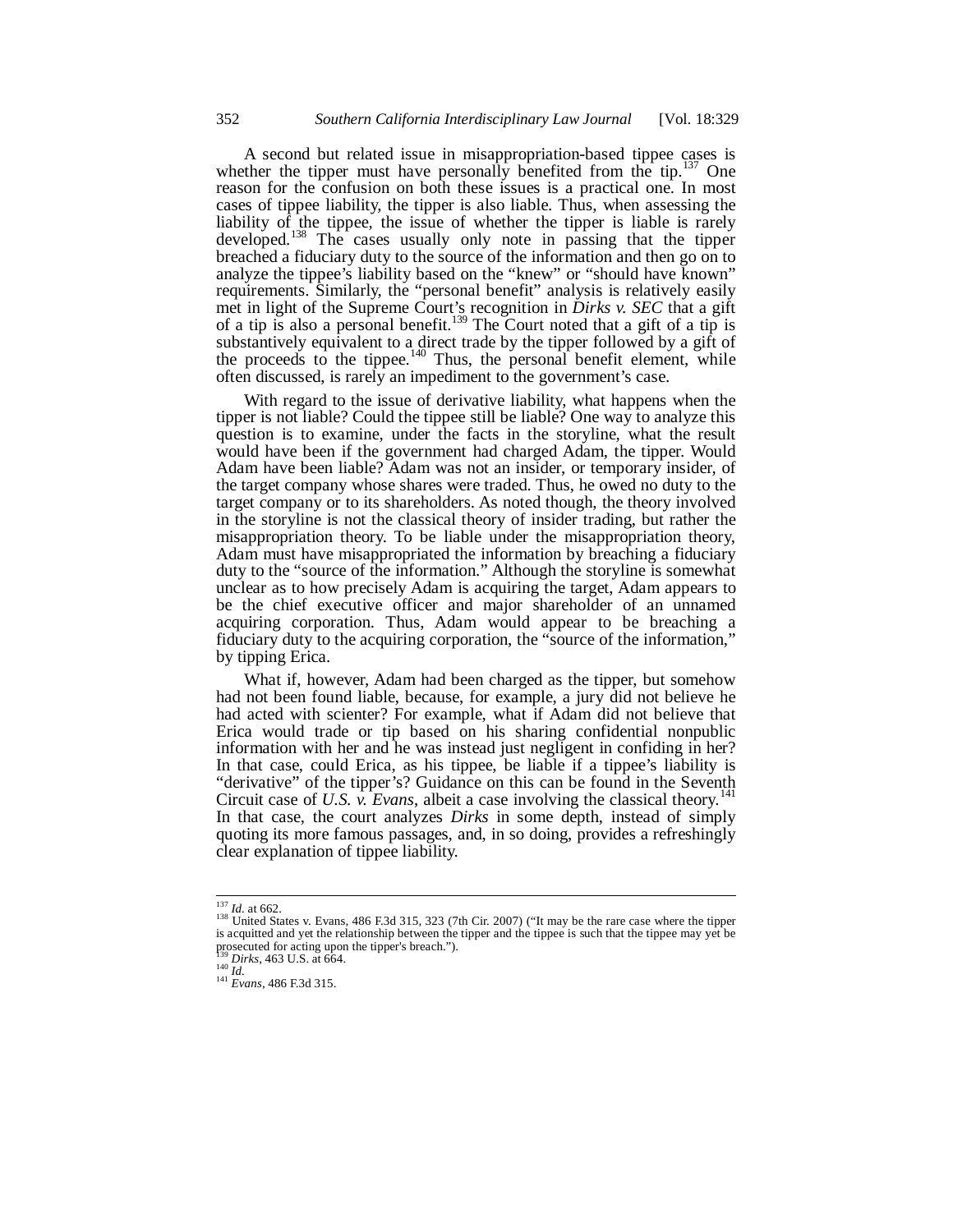In *Evans*, the source of the information, Paul Gianamore, was a financial analyst working for Credit Suisse First Boston.<sup>142</sup> Gianamore gave nonpublic information about three tender offers and a proposed merger he had obtained in the course of his work for Credit Suisse to his friend, Ryan Evans, who, in turn, traded on that information.<sup>143</sup> Although both Gianamore and Evans were charged with insider trading and conspiracy, Gianamore was acquitted by a jury.<sup>144</sup> Evans, however, although acquitted on conspiracy with Gianamore, was convicted of insider trading.<sup>145</sup> In his appeal to the Seventh Circuit, Evans argued that "following the acquittal of Gianamore, the alleged tipper, and his own acquittal for conspiring with Gianamore," he could not possibly be guilty as a tippee. $146$ 

In analyzing *Dirks*' requirements for tippee liability, the *Evans* court recognized that significantly for Evans' case, *Dirks* held that "'the tippee's duty to disclose or abstain is derivative from that of the insider's duty<sup>77</sup> and that, accordingly, "before tippee liability can exist, there must have been a breach of the insider's fiduciary duty."<sup>147</sup> Unfortunately for Evans, however, the Seventh Circuit's careful reading of *Dirks* revealed that an insider can breach a "fiduciary duty" without being found liable of insider trading.148 Quoting from *Dirks*, the Seventh Circuit explains that the test of whether the insider has breached a fiduciary duty is "whether the insider personally will benefit, directly or indirectly, from his disclosure,'" which could be a pecuniary gain, reputational benefit, or gift.<sup>149</sup> The test is not (as Evans hoped) whether the insider was actually guilty of insider trading because of his tip.

With regard to the jury's acquittal of Gianamore, the insider, on the insider trading charges, the Seventh Circuit explained that to have found him guilty

the jury was required to find (1) that Gianamore had a relationship of trust with Credit Suisse or its clients, (2) that he breached it by communicating material nonpublic information to Evans in violation of his duty of confidentiality, . . . (3) that he received a direct or indirect personal benefit, including even a gift [and (4) that] . . . Gianamore acted willfully.

The court then posited that it "is possible that Gianamore acted without the requisite level of intent to hold him responsible under the criminal laws and yet that he nevertheless breached the duty of confidentiality he had to Credit Suisse and its clients."151

In other words, the court recognized from

<sup>&</sup>lt;sup>142</sup> *Id.* at 318.<br><sup>143</sup> *Id.* at 318–19.<br><sup>144</sup> *Id.* at 318.

<sup>&</sup>lt;sup>144</sup> *Id.* at 310.<br>
<sup>145</sup> *Id.* at 320.<br>
<sup>146</sup> *Id.*<br>
<sup>147</sup> *Evans*, 486 F.3d at 321 (quoting *Dirks*, 463 U.S. at 659).<br>
<sup>149</sup> *Id.* (quoting *Dirks*, 463 U.S. at 662).<br>
<sup>150</sup> *Id.* at 323.<br>
<sup>151</sup> *Id.*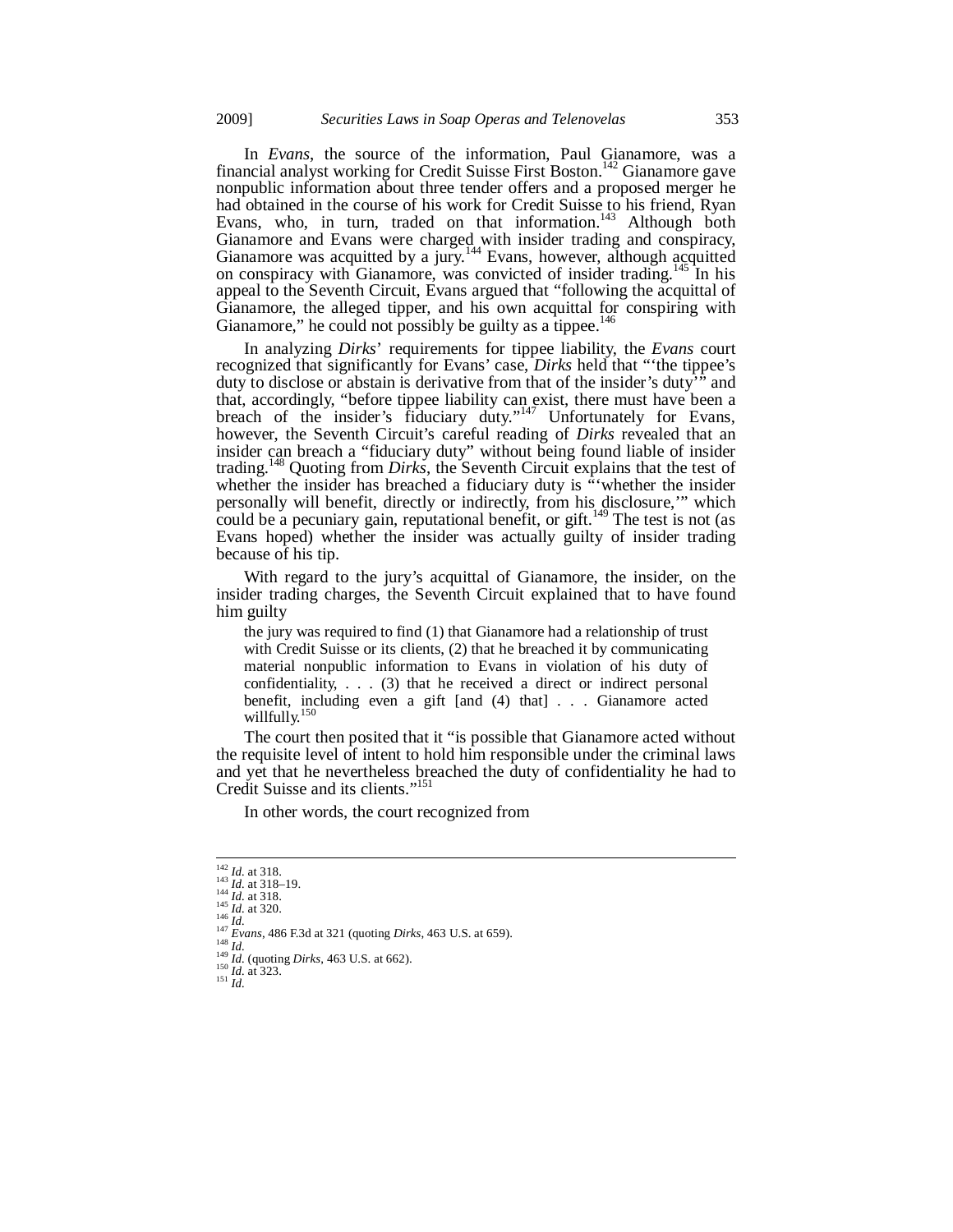[r]eviewing the jury's verdict and the evidence at trial, one possibility is that the jury concluded that Gianamore had a duty of confidentiality as a corporate insider (derivatively through Credit Suisse), breached it by giving Evans the information as a gift, but did not act with the requisite level of intent nor enter into an actual agreement with Evans.<sup>152</sup>

The court further noted that from "the victim's perspective, the breach is equally damaging whether Gianamore acted willfully or negligently."<sup>15</sup>

While acknowledging that Evans' situation was unusual, the court explains that "the relationship between the tipper and the tippee is such that the tippee may yet be prosecuted for acting upon the tipper's breach."<sup>154</sup> Moreover, the court explains that "it is not essential that the tipper know that his disclosure was improper."155 Once the insider breaches his fiduciary duty and obtains the benefit (pecuniary, reputational, or gift) from the tip, the analysis then turns to the tippee's knowledge. With regard to the tippee, the court explains that even if the tipper is acquitted, where "the tippee has a relationship with the insider and the tippee knows the breach to be improper, the tippee may be liable for trading on the ill-gotten information."156 Moreover, the court notes that "where a tippee, for example, induces a tipper to breach her corporate duty, even if the tipper does not do so knowingly or willfully, the tippee can still be liable for trading on the improperly provided information."

Under this analysis, in the *All My Children* storyline, even though Adam, the tipper, may not be liable for insider trading because of a lack of scienter, Erica, the tippee, could still be liable as long as there is evidence that Adam breached a duty to the source and that he personally benefitted from the tip. As noted in *Dirks*, a case under the classical theory, the insider/tipper would be deemed to have breached his duty if he had obtained a "personal benefit from the disclosure, such as a pecuniary gain or a reputational benefit" or if he had made "a gift of confidential information to a trading relative or friend."<sup>158</sup> The Supreme Court explained that the tip in the later case would meet the "personal benefit" requirement because it would resemble "trading by the insider himself followed by a gift of the profits to the recipient."<sup>15</sup>

In the *All My Children* storyline, the "personal benefit" requirement would appear to be met. Admittedly, the tipper, Adam, did not himself trade nor obtain a direct personal pecuniary gain from the disclosure. However, he may well have been trying to obtain a reputational benefit, since Erica is one of the most powerful business persons in the town. Erica is even friendly with Warren Buffett, the Chairman of Berkshire Hathaway, who was recently referred to in Forbes as "America's most beloved investor"

 $152$  *Id.* 

<sup>&</sup>lt;sup>152</sup> *Id.*<br>
<sup>153</sup> *Evans*, 486 F.3d at 323.<br>
<sup>155</sup> *Id.*<br>
<sup>157</sup> *Id.* at 323–24.<br>
<sup>158</sup> *Dirks*, 463 U.S. at 663–64.<br>
<sup>159</sup> *Id.* at 664.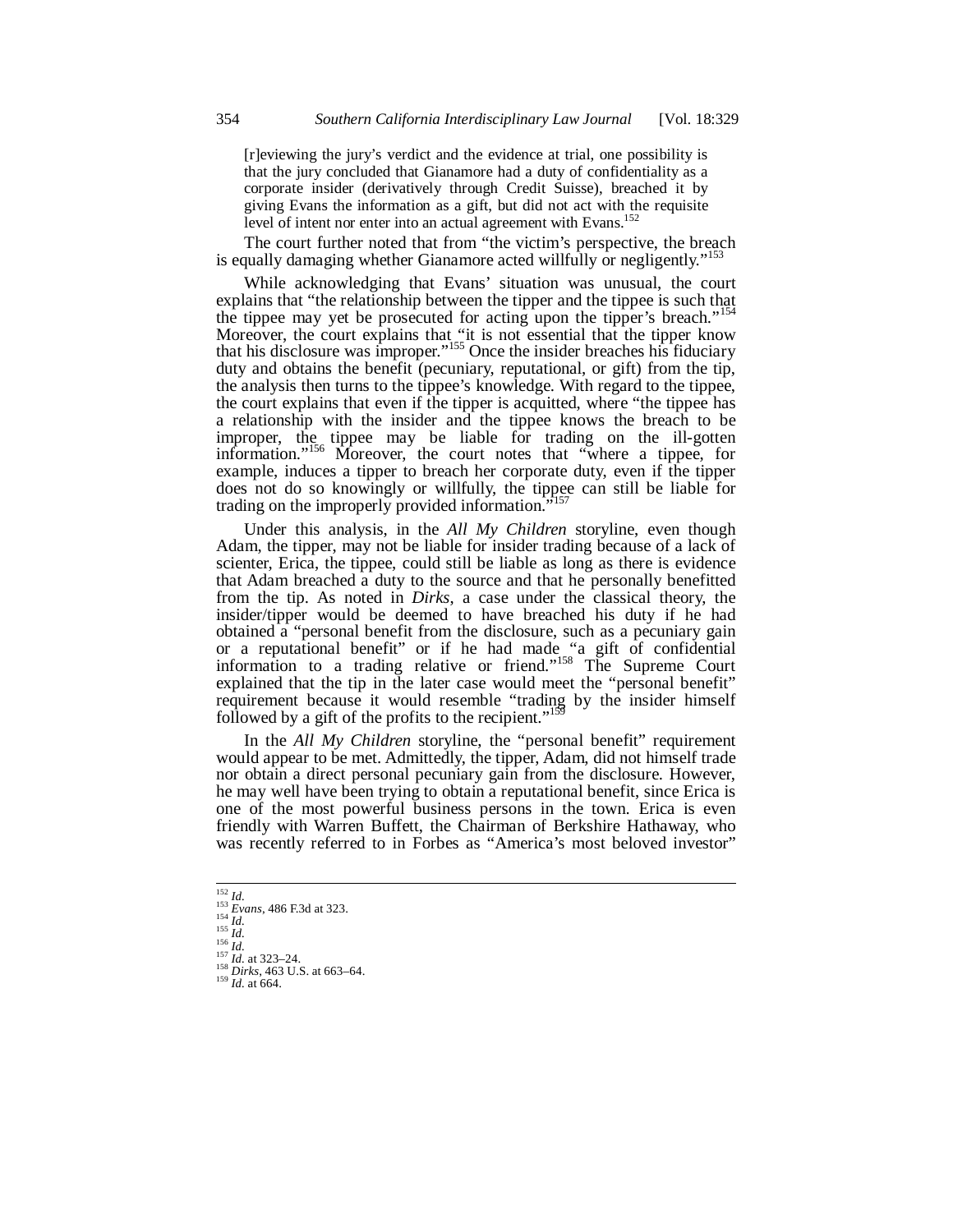and as "the world's richest man."<sup>160</sup> Buffett, playing himself, appeared in a cameo during May sweeps.<sup>161</sup> He visited Erica at the prison in order to lift her spirits.<sup>162</sup> In addition, Adam had recently asked Erica to remarry him, therefore at the least, his tip could have been characterized as a gift to a friend.

What if, however unlikely, Adam was somehow deemed not to have obtained a personal benefit from his tip to Erica? Could Erica still be held liable for insider trading? *U.S. v. Evans* involved the classical theory. Would the same analysis apply in a misappropriation-based tippee case? Some courts in misappropriation-based cases do not seem to require the tipper to have "personally benefitted."<sup>163</sup> Does that mean that those courts do not require the tippee's liability to be "derivative?" Or is the analysis in such misappropriation cases more readily explained by viewing the recipient of information obtained from a transferor who did not personally benefit, not as a tippee at all, but rather as the one who misappropriates? In the latter analysis, if Adam did not personally benefit, then Erica's liability is not that of a tippee, but rather as the one who misappropriated. Viewing the relationship in this light, Adam was simply confiding in a trusted confidant and Erica breached a "duty of trust or confidence" to Adam by trading in the nonpublic information he had confided in her. This reading of the storyline is similar to the facts in the First Circuit's decision in *SEC v. Rocklage*. 164

In *Rocklage*, the wife of the CEO of a pharmaceuticals company learned from her husband that one of the company's major drugs had failed in a clinical trial.<sup>165</sup> The husband told his wife  $(1)$  that the company would shortly make public the failure of the drug trial, (2) that the company's stock was sure to drop precipitously once the information became public, and (3) that she had to keep the information he was disclosing to her completely confidential until it was made public.<sup>166</sup> The husband, who was the source of the information, had a "reasonable expectation that [his wife] would not disclose" the drug trial's results.<sup>167</sup> After the husband disclosed the material nonpublic information to his wife, however, the wife informed her husband that she was going to tip her brother.<sup>168</sup> Despite her husband's entreaties to his wife to keep his confidence, the wife tipped her brother about the drug's failure, and the brother sold his shares in the company prior to the public announcement.<sup>169</sup>

<sup>160</sup> *The World's Billionaires: #1 Warren Buffett*, FORBES.COM, Mar. 5, 2008,

http://www.forbes.com/lists/2008/10/billionaires08\_Warren-Buffett\_C0R3.html (last visited Mar. 15,  $2009$ ).

<sup>161</sup> Alex Crippen, *Warren Buffett Returns to Daytime TV with 'All My Children' Cameo*, CNBC.COM, Mar. 20 2008, http://www.cnbc.com/id/23718625 (last visited Mar. 15, 2009).

<sup>&</sup>lt;sup>162</sup> *Id.* <sup>163</sup> *See* SEC v. Sargent, 229 F.3d 68, 77 (1st Cir. 2000) (discussing the Second Circuit's implication that the Second Circuit's implication that there was no need to make an affirmative showing of benefit in cases of misappropriation in *United* States v. Libera, 989 F.2d 596, 600 (2d Cir. 1993)).

*States 470 F.3d 1 (1st Cir. 2006).*<br>
165 *Id.* at 3.<br>
167 *Id.* at 3.<br>
167 *Id.* at 4.<br>
168 *Id.* 168 *Id.*<br>
169 *Id*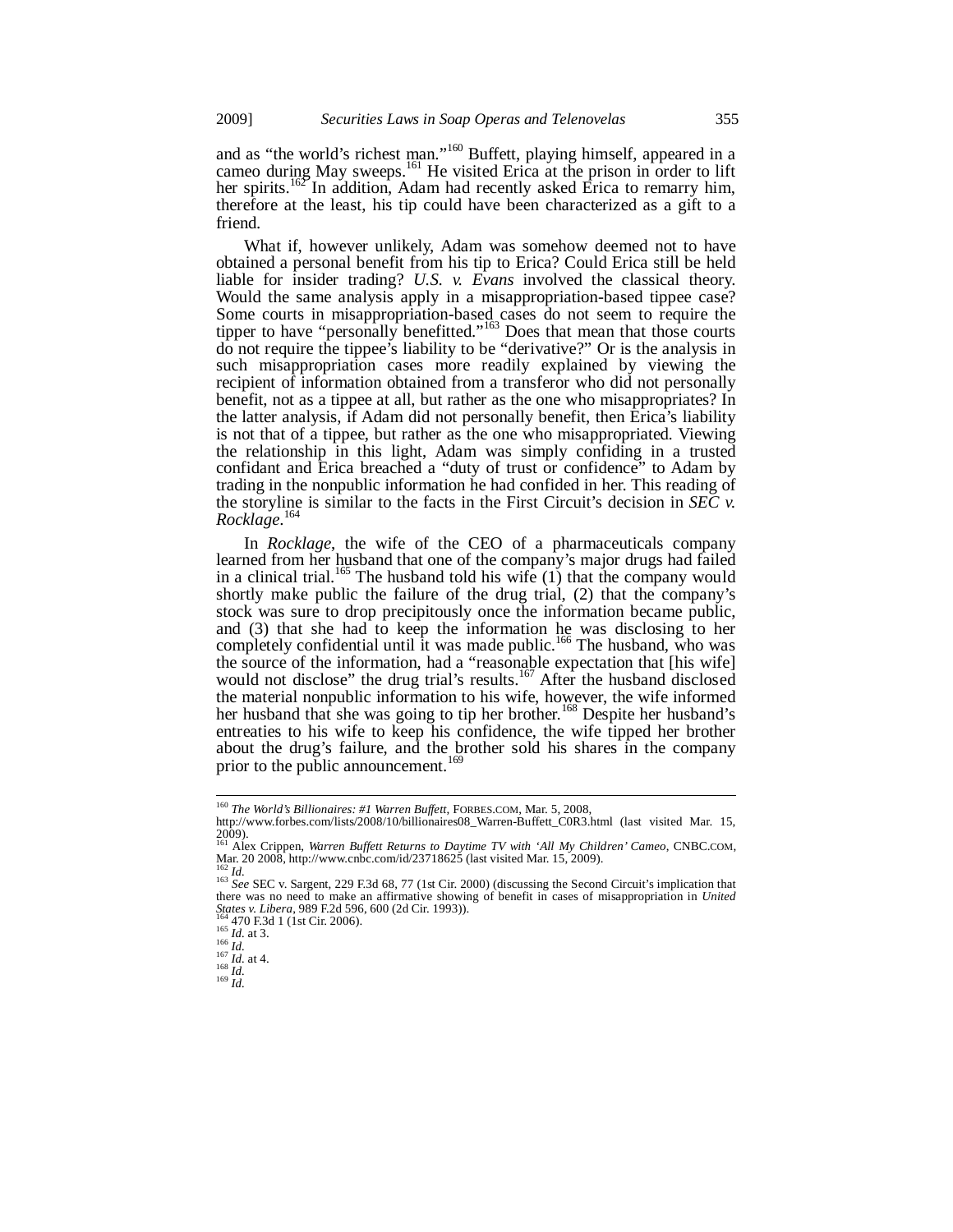In that case, the husband was deemed to have not personally benefitted from giving the information to his wife and accordingly was not charged with violating a duty of trust and confidence by confiding in his wife. The wife, however, was charged as having breached a duty of trust or confidence when she deceptively obtained the information from her husband and then tipped her brother who traded on it.

Focusing on the Supreme Court's *O'Hagan* case, the First Circuit in *Rocklage* explained that in misappropriation cases, liability "is based on deception of the source of the information, rather than on deception of the shareholders; it is that deception which brings this trading within the statutory language" of Section 10(b).<sup>170</sup> In analyzing the wife's liability, the court noted, and the wife did not challenge, the assertion that she had "breached a duty she owed to her spouse" under Rule  $10b5-2(b)(3)$ .<sup>11</sup> The court did, however, have to grapple with two issues that were contested. "First, we identify exactly what 'manipulative or deceptive devices' [the wife] was alleged to have engaged in and we assess whether they were sufficiently 'in connection with' a securities transaction. Second, we examine [the wife's] pre-tip disclosure to her husband to determine whether that disclosure eliminated the deception from her actions."

In terms of the wife's deception, the First Circuit Court explained that under the *O'Hagan* analysis, clearly if the wife had "never made any disclosure of her intent to tip her brother, there would have been deception in connection with a securities transaction when she did tip her brother, without her husband's consent, to enable her brother to trade in securities."173 Unfortunately for the wife, the *Rocklage* court also found that there was deception at the moment the wife acquired the information from her husband.<sup>174</sup> In determining if her deception met the requirement of "in connection with" the purchase or sale of a security, the court noted that this "deceptive acquisition of the information is fairly regarded as an act that was part of a broader scheme of deception in connection with the sale of securities."175 Accordingly, the only issue remaining was whether the wife's disclosure to her husband that she was going to tip vitiated her deception. The court explained that the wife's disclosure that she was going to tip may have served to render her tip non-deceptive but it did not render her acquisition of the information by deceptive means non-deceptive.

<sup>&</sup>lt;sup>170</sup> *Rocklage*, 470 F.3d at 6.<br><sup>171</sup> *Id.* at 7. Rule 10b5-2(b)(3) provides that a duty of trust or confidence arises, in addition to other circumstances, "[w]henever a person receives or obtains material nonpublic info spouse, parent, child, or sibling; provided, however, that the person receiving or obtaining the information may demonstrate that no duty of trust or confidence existed with respect to the information." 17 C.F.R. 240.10b5-2(b)(3).

<sup>&</sup>lt;sup>172</sup> *Rocklage*, 470 F.3d at 8.<br>
<sup>173</sup> *Id.*<br>
<sup>174</sup> *Id.*<br>
<sup>174</sup> *Id.*<br>
<sup>175</sup> *Id.* Unfortunately for the wife, the *Rocklage* court found that there were two instances of deception.<br>
<sup>176</sup> *Id.* Unfortunately for the wi First, the wife engaged in deception when she acquired the information from her husband and second, she engaged in deception when she tipped her brother. The court then reasoned that her disclosure that she was going to tip only cleared her second deception (i.e., the tip). Her disclosure that she would tip after she had already acquired the information did not render her deceptive acquisition of the information non-deceptive. While this analysis closes for the most part the irksome "blatant misappropriation" loophole, it seems to be an unnecessary stretch. Admittedly, in *Rocklage* there was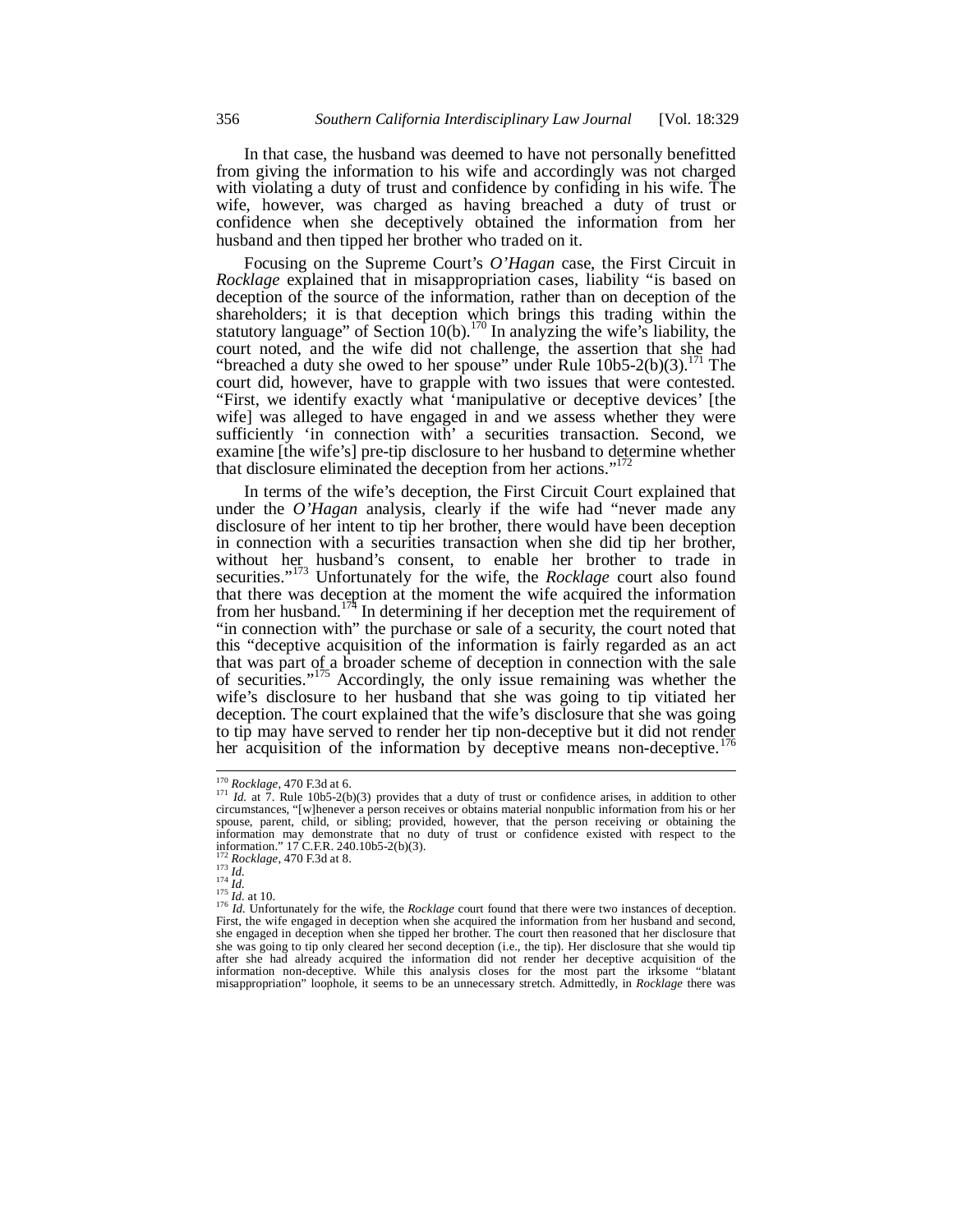Accordingly, the court found that an insider trading case against the wife was stated.

How do Erica's actions compare to the wife's in *SEC v. Rocklage*? In the soap opera, Erica does not tip another. Rather she herself trades on the information she obtained from Adam. That eliminates a step in the analysis and thus makes the case against her easier for the government. Moreover, Erica does not disclose to Adam that she is going to trade on his confidential information. Again, this makes the case easier for the government. On the other hand, unlike the facts in *Rocklage*, at the time Adam confides in Erica, Adam and Erica are no longer spouses. She is his ex-wife. And, even though this is a soap opera, Adam and Erica do not neatly fit within the other family relationships listed in Rule 10b5-2(b)(3). Thus, the government would have had to otherwise demonstrate the "duty of trust or confidence" between the two in order to find that she breached a duty. In light of the characters' decades-long relationship, it may have been possible for the government to demonstrate that the two shared a history or practice of sharing confidences. Unfortunately, as mentioned above, the storyline was not developed to this degree because Erica pled guilty to the insider trading charge.

Of course, this entire depiction and analysis leads to further questions. What messages are these images sending? Why did the storyline use the criminal sanctions? And what message is sent when central characters, such as the incomparable Erica Kane of *All My Children*, are shown as guilty of securities law violations without being irretrievably damaged to their audiences? On the other hand, Erica is sentenced to six months in a federal prison. Does this portrayal suggest that violations of securities laws are, or are not, significant offenses?

In other story arcs, corporate law violators in serials may escape punishment by the legal system altogether, leaving beloved characters (in the roles of shareholders, customers, or employees) harmed and without legal redress.<sup>177</sup> Do those narratives portray the securities laws as not extensive enough to capture the guilty? In some serial narratives, relatively less culpable characters in securities fraud schemes may be prosecuted,

-

evidence that at the moment of acquisition, the wife already had a secret plan with her brother to divulge nonpublic information, if she acquired it. Thus, in that case, deceptive acquisition is plausible. In other instances, however, this analysis seems to require some sort of mind reading on the part of the court as to the intent of the recipient at the split second of acquisition. There is a different analysis that reaches the same result and requires fewer gymnastics. If the government, for some reason, did not want to assert that the husband "personally benefitted" from his disclosure to his wife even in the form of a gift, could not the government in *Rocklage* have alleged that he was at the least negligent in doing so? If so, then he would not be liable for insider trading (for lack of scienter) but the husband would have (as in the case of the tipper in *Evans*) breached a fiduciary duty. Using this analysis, the wife would then have likely been liable because her liability would be derivative. The wife's disclosure of her intent to tip to her husband in that case would be irrelevant, because the breach of fiduciary duty of concern

would be the husband's to the pharmaceutical company, not just the wife's to the husband.<br><sup>177</sup> Even if the legal system fails the victims, as is often the case in serials, typically the corporate villain does get punished for his wrongdoing through some actions of family members or by luck. Professor Spence notes that in soap operas "[w]hen corporate crime is punished, it is generally not by the official law, but by family law." SPENCE, *supra* note 4, at 109.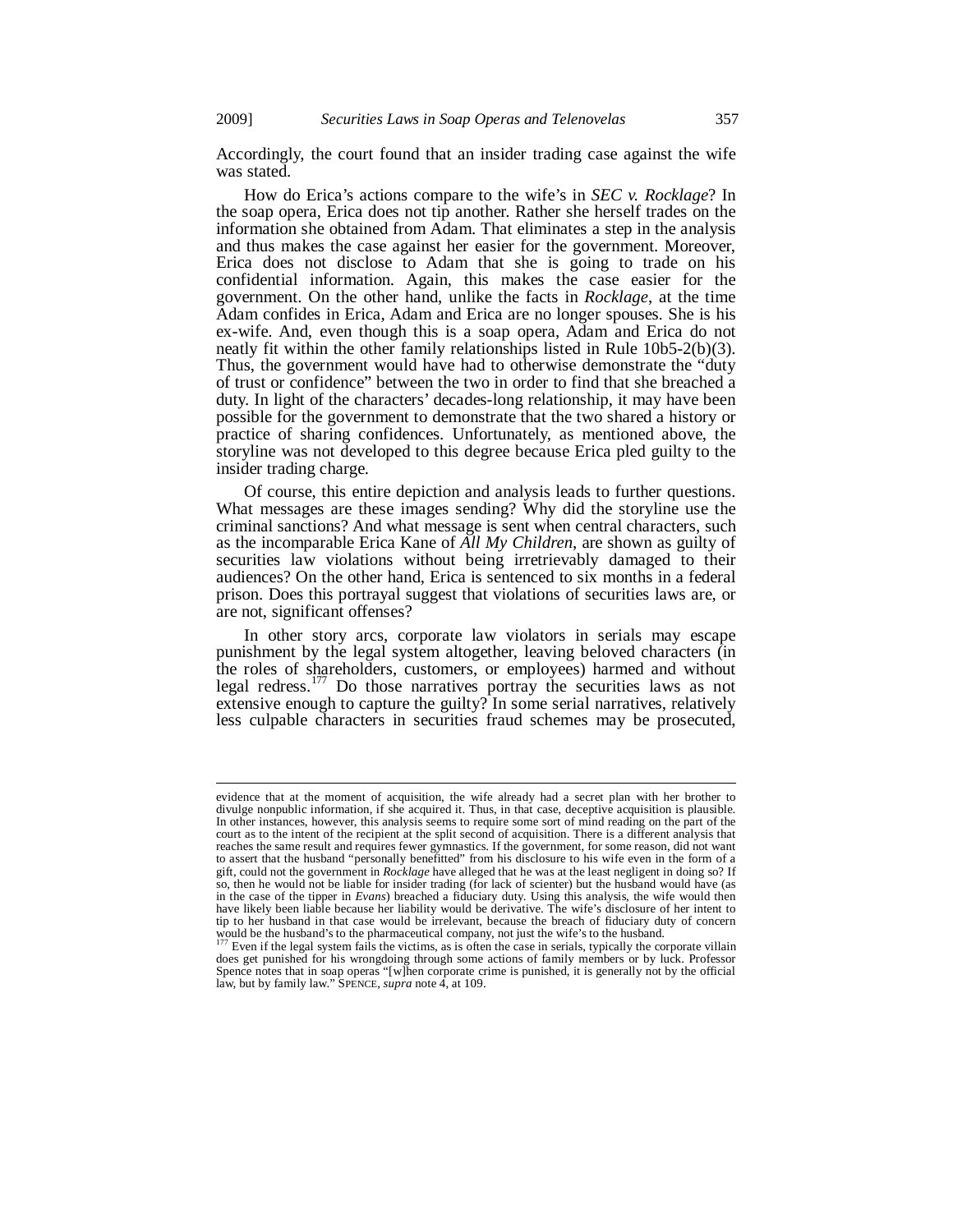while other more egregious offenders avoid liability. Do such serials portray the enforcement of the securities laws as uneven or unfair?<sup>178</sup>

## B. ACCOUNTING FRAUD IN THE TELENOVELA *LA FEA MÁS BELLA*

*La Fea Más Bella* is the Mexican version of the popular Colombian telenovela *Yo Soy Betty, La Fea*. 179 The financial fraud storyline is a plot device through which a love story develops between the characters of Fernando Mendiola and Leticia (Lety) Padilla, his earnest, bright, but not initially attractive, assistant. In an early episode Fernando is elected president of Conceptos, an advertising corporation.<sup>180</sup> Fernando's short term goal, as president, is to increase immediately Conceptos profits by four million dollars.<sup>181</sup> Fernando, Marcia Villaroel, and Omar Carvajal are<br>the only shareholders who hold edministrative positions in Concentre <sup>182</sup> the only shareholders who hold administrative positions in Conceptos*.* Fernando hires Lety, a bright economist, as his secretary.<sup>183</sup>

Unfortunately, soon after Fernando takes control of the company and despite his significant efforts, Conceptos' liabilities grow quickly.<sup>184</sup> Fernando, Lety, and Omar misrepresent to the rest of the board the real status of the company by altering the periodic reports.<sup>185</sup> Fernando fears that he might lose the company, so he and Omar formulate an emergency plan to save it.<sup>186</sup> Fernando invests ninety thousand dollars in a new corporation,<sup>187</sup> which he calls Filmo Imagen.<sup>188</sup> Since Fernando did not want the other Conceptos*'* shareholders to know about his plan, he asked Lety to appear as the sole shareholder of Filmo Imagen.<sup>189</sup> Lety did not really understand why her boss wanted her to pretend she owned this

 $178$  An agency, such as the SEC, with aspirations of promoting investor education in various segments, may be interested in how segments of the media portray securities laws and how such laws may, in turn,

be perceived by millions of viewers. <sup>179</sup> *La Fea Más Bella* Producción, http://www.esmas.com/lafeamasbella/produccion/ (last visited Mar.  $\frac{15}{180}$ , 2009).

<sup>180</sup> Conceptos only has seven shareholders: Fernando, Fernando's parents (Teresita and Humberto Mendiola), the Villaroel siblings (Marcia, Ariel, and Ana Leticia), and Omar Carvajal. *Telenovelas de Gran Éxito: La Fea Más Bella* [Successful Soap Operas: The Prettiest Ugly Girl], Disc 1, Side 1, Track<br>2: *Un Plan de Negocios* (Televisa Home Entm't 2007).

<sup>&</sup>lt;sup>181</sup> *Id.*<br><sup>182</sup> *Id.* 182 *Id.* 183 Lety is a brilliant economist with a master in finance. *Telenovelas de Gran Éxito: La Fea Más Bella* [Successful Soap Operas: The Prettiest Ugly Girl], Disc 1, Side 1, Track 1: *La Entrevista* (Televisa Home Entm't 2007).

<sup>184</sup> *Telenovelas de Gran Éxito: La Fea Más Bella* [Successful Soap Operas: The Prettiest Ugly Girl], Disc 1, Side 1, Track 3: *Asistente de Presidencia* [Assistant to Executive Board] & Track 4: *La Empresa* 

<sup>&</sup>lt;sup>185</sup> *Id.* 186 *Id.* 186 *Id.* 186 *Id.* 186 *Id.* 187 *La Fea Más Bella*: Episode 166 (U.S. television broadcast Dec. 13, 2007). The ninety thousand 187 *La Fea Más Bella*: Episode 166 (U.S. television broadcast Dec. 13, dollars came from a commission that was offered to Leticia Padilla, which she rejected. Nevertheless, Fernando accepted the commission to fund Filmo Imagen without disclosing to Lety the source of the money.

<sup>188</sup> *Telenovelas de Gran Éxito: La Fea Más Bella* [Successful Soap Operas: The Prettiest Ugly Girl], Disc 1, Side 1, Track 4: *La Empresa de Leticia* [Leticia's Company] (Televisa Home Entm't 2007). 189 *Id.*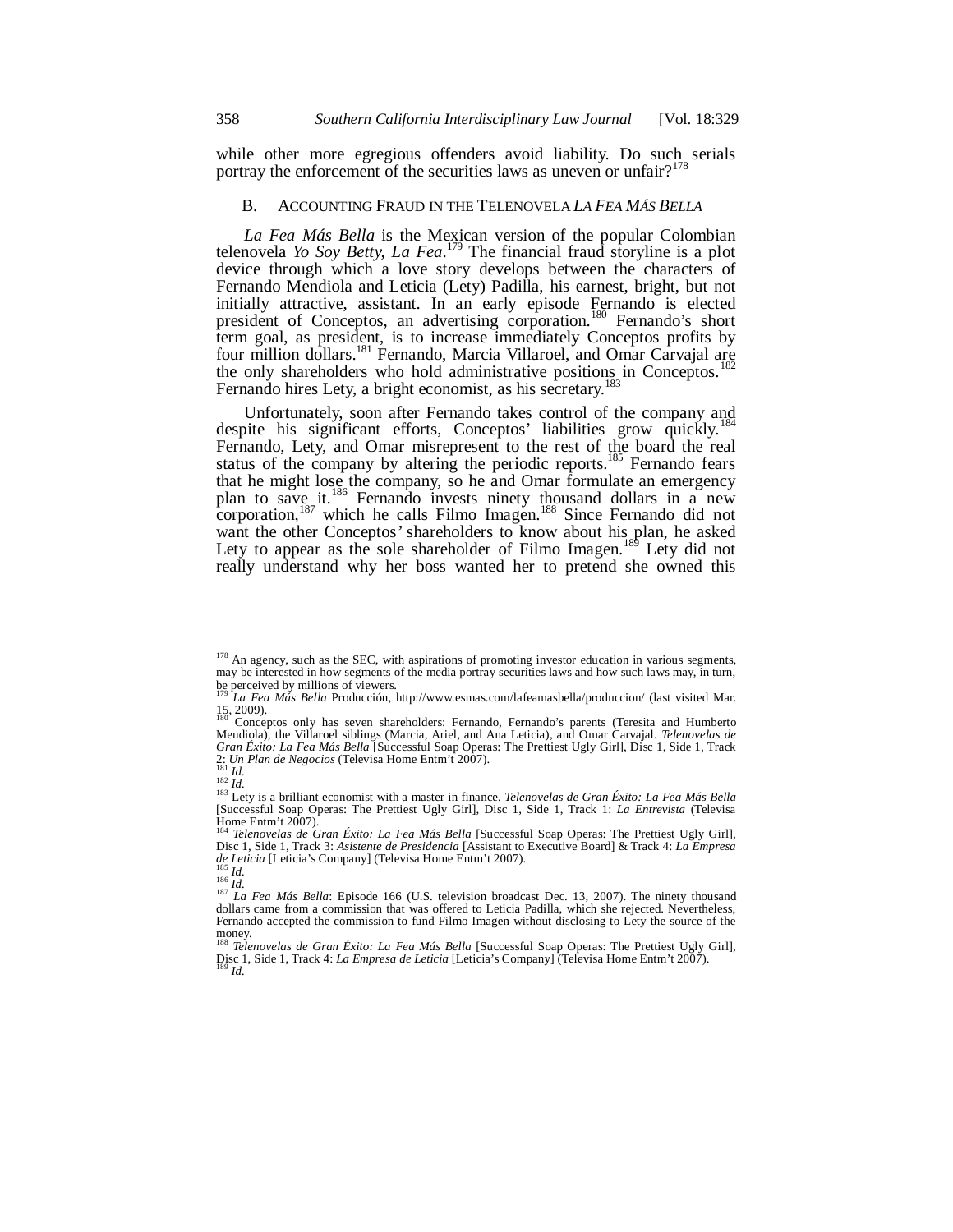company.<sup>190</sup> Nevertheless, she was falling in love with him so she agreed to the subterfuge.<sup>191</sup>

At one pivotal point of the story, Conceptos owes over six and a half million dollars to creditors, and Fernando concludes that in order to prevent the banks from garnishing Conceptos, Filmo Imagen has to garnish Conceptos first.<sup>192</sup> In order to carry out Fernando's plan through "legitimate means," Filmo Imagen lends some money to Conceptos and puts a lien on Conceptos to secure payment.<sup>193</sup> A couple of weeks later, Filmo Imagen starts garnishment proceedings against Conceptos. Filmo Imagen asks the court for a provisional attachment.<sup>194</sup> Neither the attorneys for Conceptos nor the attorneys for Filmo Imagen realize that they have been hired to work on a fraudulent transaction, or know that they are deceiving the court.<sup>195</sup>

During the following months, Conceptos is able to close some advertising deals, and the possibility that Conceptos may be able to pay its debts becomes feasible.<sup>196</sup> Nevertheless, the next shareholders meeting is approaching and Fernando, Omar, and Lety decide that they need to falsify Conceptos<sup>*'*</sup> financial status one more time.<sup>197</sup> The day of the shareholders meeting, a heartbroken Lety, who believes Fernando does not care for her, decides that she will no longer cover for Fernando, so she discloses to the other shareholders Conceptos' real economic status.198 It is a disaster. The other shareholders could not believe that Fernando, Omar, and Lety had used fraudulent means to "save" Conceptos*.* 199 One of the shareholders describes their actions as a "*teatro de ratas de cuello blanco*" (a theatrical performance by white collar rats).<sup>200</sup> Fernado, Lety, and Omar are humiliated by the rest of the shareholders.<sup>201</sup> Lety quits Conceptos, but before leaving she hands the board a power of attorney transferring Filmo Imagen to Fernando.<sup>202</sup> She vows never to return.<sup>203</sup>

<sup>&</sup>lt;sup>190</sup> *Id.*<br><sup>191</sup> The main part of the story is Fernando and Lety's love story, but it will not be discussed in any detail in this Article.

<sup>&</sup>lt;sup>192</sup> *Telenovelas de Gran Éxito: La Fea Más Bella* [Successful Soap Operas: The Prettiest Ugly Girl], Disc 1, Side 2, Track 6: *El Embargo Secreto* [The Secret Garnishment] (Televisa Home Entm't 2007). Disc 1, Side 2, Track 6: *Et Embargo Secreto* [The Secret Garnishment] (Televisa Home Entim t 2007).<br>
<sup>194</sup> *Id.*<br>
<sup>195</sup> *Id.*<br>
<sup>196</sup> *Id.*<br>
<sup>196</sup> *Id.*<br>
<sup>196</sup> *Id.*<br>
<sup>196</sup> *Id.*<br>
<sup>196</sup> *Id.*<br>
<sup>196</sup> *Id.*<br>
<sup>197</sup> *Id.*<br>
<sup>1</sup>

Disc 2, Side 2, Track 15: *El Embargo Revelado* [The Revealed Garnishment] (Televisa Home Entm't 2007). Fernando had reluctantly begun the romance with Lety right after the creation of Filmo Imagen, because Omar had convinced him that Lety would betray him if she fell in love with somebody else. As time went on, however, and Fernando worked closely with Lety, he actually fell in love with her too. But on the day of the general shareholders meeting, Lety discovered that Fernando had initiated their romance for economic reasons and not for love.<br> $^{199}$  *Id.* 

<sup>199</sup> *Id.* 200 Episode 166, *supra* note 187. 201 *El Embargo Revelado*, *supra* note 198. 202 *Id.* <sup>203</sup> *Id.*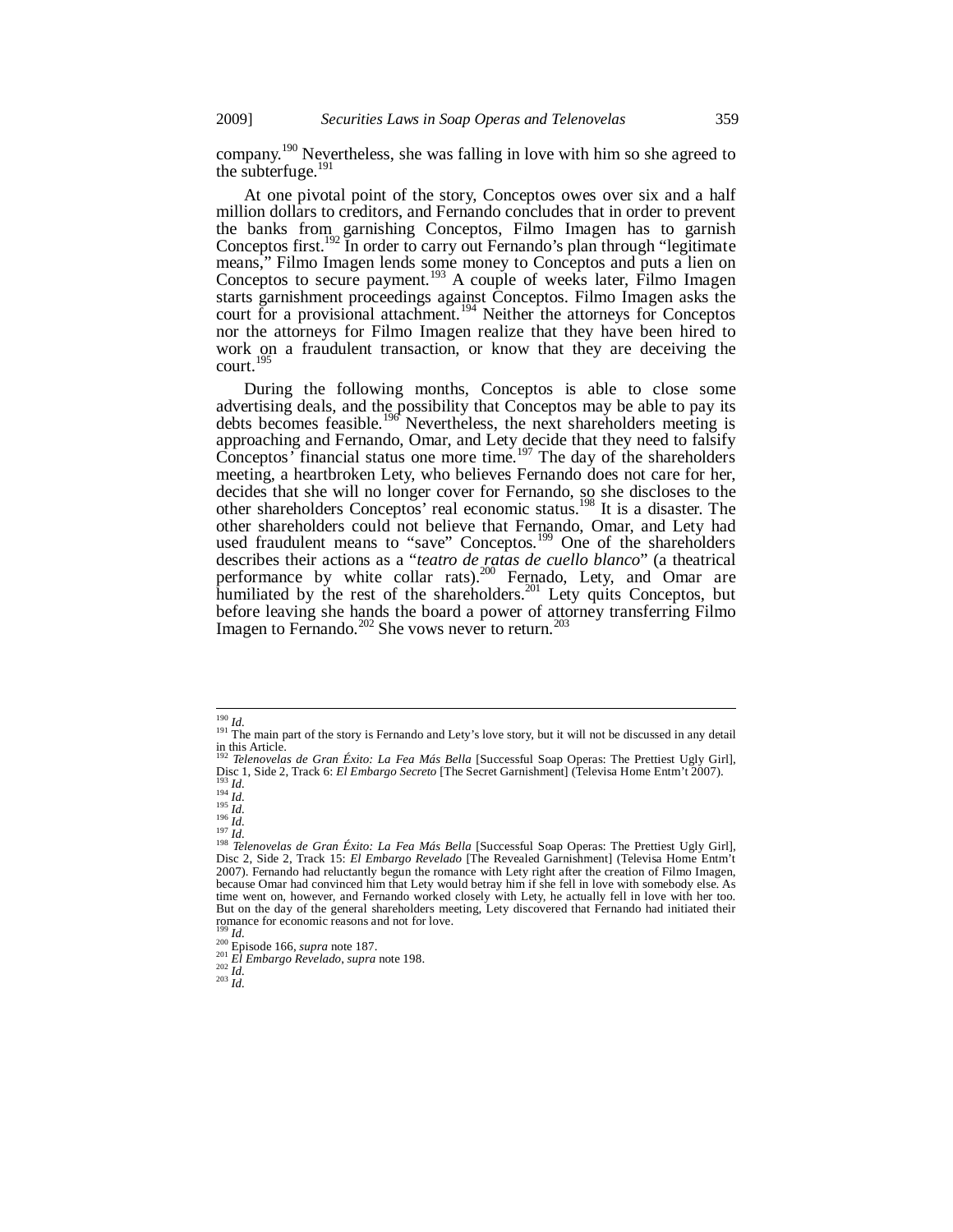After the fraud is discovered by the other shareholders, the shareholders begin to study their alternatives to save Conceptos.<sup>204</sup> They first learned that the document that Lety had left did not meet with all the requisite legal formalities.<sup>205</sup> They try desperately to reach Lety, but without success.<sup>206</sup> The shareholders also study the possibility of selling all their own personal assets to pay Conceptos' debt, but they cannot agree.<sup>207</sup> After many days of discussion, they decide to continue with Fernando's fraudulent plan, but they need Lety, since she is the sole shareholder of Filmo Imagen. Lety agrees to return, and she is immediately named president of Conceptos and Filmo Imagen.<sup>208</sup>

For the following months, Fernando and Lety work hard to save Conceptos and Fernando proves to Lety that he deserves her love.<sup>209</sup> At the end of the story, Conceptos is saved.<sup>210</sup> And, Lety and Fernando get married and live happily ever after. $^{211}$ 

This storyline involved a closely held corporation, not a publicly traded one. And, of course, it involved a Mexican corporation with no ties to the U.S. securities markets. If, however, Conceptos had been a public company subject to reporting under the Securities Act of 1933 ("Securities Act"), the fraudulent periodic reports would have been securities violations. In light of the company's near insolvency and the other shareholder's shock when the true figures are disclosed, those periodic financial statements (quarterly and annual reports) undoubtedly would have been deemed "materially" false and misleading under the *TSC Industries* standard.<sup>2</sup>

What messages regarding financial fraud are conveyed by this telenovela narrative? Is accounting or financial fraud justified? Interestingly, this storyline was based on the Colombian version produced in 1999 several years before Enron's fiascos involving massive hidden losses through shell companies came to light. Can we learn from serials?

#### V. CALL FOR CONTINUING RESEARCH

This Article submits that soap operas and telenovelas are both social educators and social mirrors. The images depicted in these popular media about securities laws influence, for better or worse, society's perceptions. This Article shows similarities and differences between soap operas and telenovelas in how they teach about the world and how they influence the culture of securities laws. The Article also analyzed certain securities issues in such serials through content analysis.

<sup>204</sup> *Telenovelas de Gran Éxito: La Fea Más Bella* [Successful Soap Operas: The Prettiest Ugly Girl], Disc 3, Side 1, Track 17: *La Conversacion entre Cabballeros* (A Conversation between Gentlemen) (Televisa Home Entm't 2007).<br><sup>205</sup> Id. The Power of Attorney was not notarized.

<sup>&</sup>lt;sup>200</sup> *Id.* The Power of Attorney was not notarized.<br>
<sup>200</sup> *Id.*<br>
<sup>200</sup> *Id.*<br>
<sup>200</sup> *Id.*<br>
<sup>200</sup> *Id.*<br>
<sup>200</sup> *Id.*<br>
<sup>210</sup> *Id.*<br>
<sup>210</sup> *Id.*<br>
<sup>210</sup> *Id.*<br>
<sup>210</sup> *Id.*<br>
<sup>210</sup> *Id.*<br>
<sup>210</sup> *Id.*<br>
<sup>210</sup> *Id.*<br> *Pelenovelas* Disc 4 (Televisa Home Entm't 2007). <sup>212</sup> *TSC Indus.*, 426 U.S. at 449. *See* discussion *supra* on materiality.